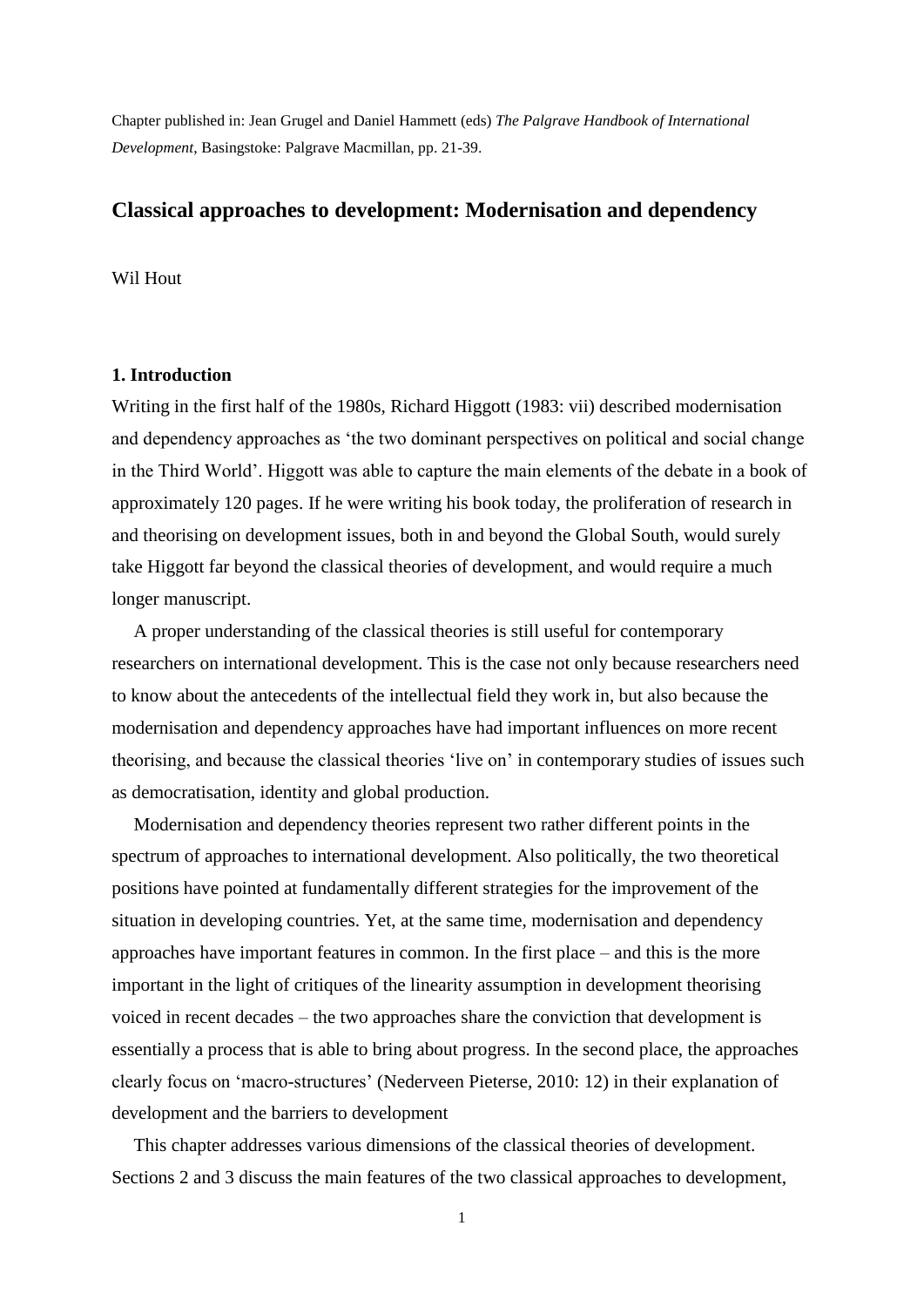modernisation and dependency theory. Sections 4 and 5 present some examples of the way in which the classical approaches are manifested in contemporary thinking about development. Section 6 contains some brief concluding remarks.

#### **2. The modernisation approach**

-

The modernisation approach took an important lead from the classical concern of Western thought with notions of social, economic and political transformation. In his classical analysis of the sociological tradition, Nisbet (1966: viii) traced back the inspiration of the great social theorists of the nineteenth and early twentieth century to 'the conflicts between traditionalism and modernism in European culture'.

An important inspiration for modernisation theory derived from the work of American sociologist Talcott Parsons. Parsons, whose sociological theory is often labelled as structuralfunctionalist, focused on the evolution of societies from 'traditional' to 'modern' forms.<sup>1</sup> Parsons' evolutionary approach of social change draws on biological analogies and revolves around the notion of adaptation, or the capacity of a social system to respond to changes in its environment (Parsons, 1964: 340). Parsons posited that societies that are able to adapt successfully to changes in the environment, notably to fundamental long-term changes of the magnitude of the Industrial and French Revolutions, demonstrate certain 'evolutionary universals'. In his own words,

An evolutionary universal, then, is a complex of structures and associated processes the development of which so increases the long-run adaptive capacity of living systems in a given class that only systems that develop the complex can attain certain higher levels of general adaptive capacity. (Parsons, 1964: 340-341)

The evolutionary universals that Parsons (1964: 342-350) distinguished, were: social stratification, cultural legitimation, bureaucratic organisation, and money and markets. The conclusion that he arrived at was that societies are better able to adapt to change to the extent they have developed more complex social hierarchies (going beyond the 'two-class system' of rulers vs. ruled), more elaborate ways of legitimation of the rulers, more effective bureaucracies, and better functioning markets and monetary systems.

<sup>1</sup> The most important works by Parsons include his *The Social System* (Parsons, 1951) and *Structure and Process in Modern Societies* (Parsons, 1960).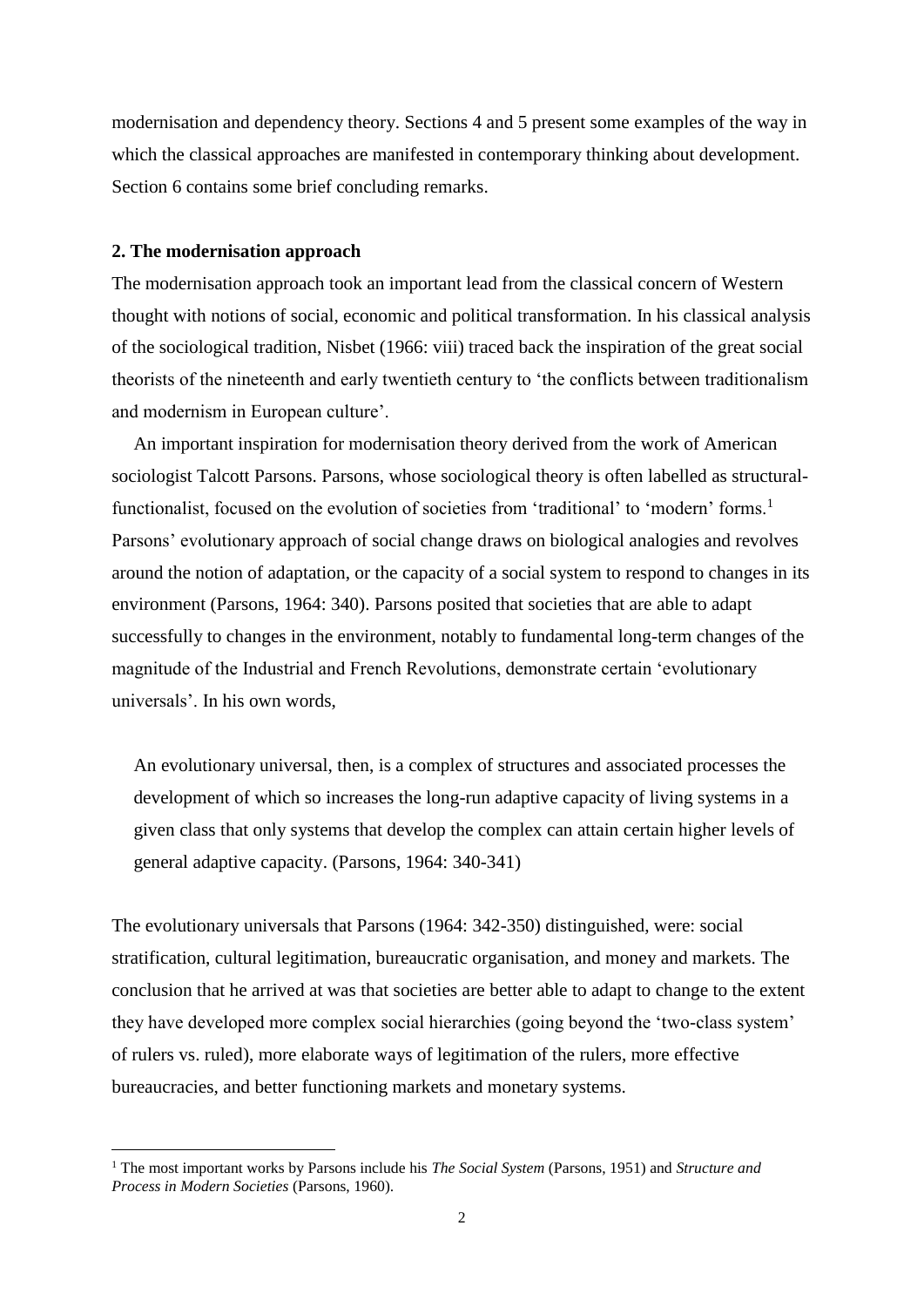The distinction between the 'traditional' and the 'modern' became the hallmark of modernisation theory. Contributions to the approach were decisively multidisciplinary, and derived from most of the social sciences, including sociology, economics, political science and anthropology. The analytical categories of 'traditional' (or 'simple') and 'modern' (or 'complex') showed a clear resemblance to 'Western' and 'non-Western' forms of social, political and economic organisation. For this reason, modernisation theory was often criticised for its normativity – as essentially being an ethnocentric representation of Western values (e.g., Nederveen Pieterse, 2010: 23; Frank, 1969: 21-95). Various critics of the modernisation approach made a connection between the ideas that were produced and the role these played during the Cold War era (e.g., Nederveen Pieterse, 2010: 23; Ross, 1998).

Among the great variety of authors who contributed to modernisation theory, economist Walt W. Rostow stands out. In his classic *The Stages of Economic Growth*, Rostow distinguished five stages ranging from traditional to modern ('mass-consumption') societies, on the basis of an 'analytic bone-structure', determined by production relations, more specifically 'the distribution of income between consumption, saving, and investment ... the composition of investment and ... developments within particular sectors of the economy' (Rostow, 1960: 13). *Traditional societies* are characterised by the dominance of agricultural production and limited productivity. The *preconditions for take-off*, Rostow's second stage, result from scientific innovations, which lead to surpluses that can be used for investment. The *take-off stage* is a phase of self-sustained growth, when manufacturing, initiated by an entrepreneurial elite, becomes the driving force of development. The *drive to maturity* leads to the replacement of original growth sectors by new ones, such as heavy industry during the Industrial Revolution of the 18th and 19th centuries in Europe. The *age of high massconsumption*, Rostow's final stage, leads to an emphasis on consumption rather than production (Rostow, 1960: 17-92).

Bert F. Hoselitz used the concept of 'pattern variables',<sup>2</sup> derived from Parsons (1951), in his sociological analysis of economic development. Hoselitz, together with Rostow one of the main targets of Andre Gunder Frank's critique of modernisation theory (Frank, 1969: 24-47), emphasised that the increasing complexity of the division of labour is the main reflection of economic development. In terms of the pattern variables, Hoselitz (1960: 47) argued that 'The very needs of economic advancement must bring about a gradual replacement of

 $<sup>2</sup>$  The pattern variables distinguished by Parsons were: universalism vs. particularism, ascription vs.</sup> achievement, orientation towards the collective vs. self-orientation, and diffuseness vs. specificity and neutrality vs. affectivity (Parsons, 1951: 105).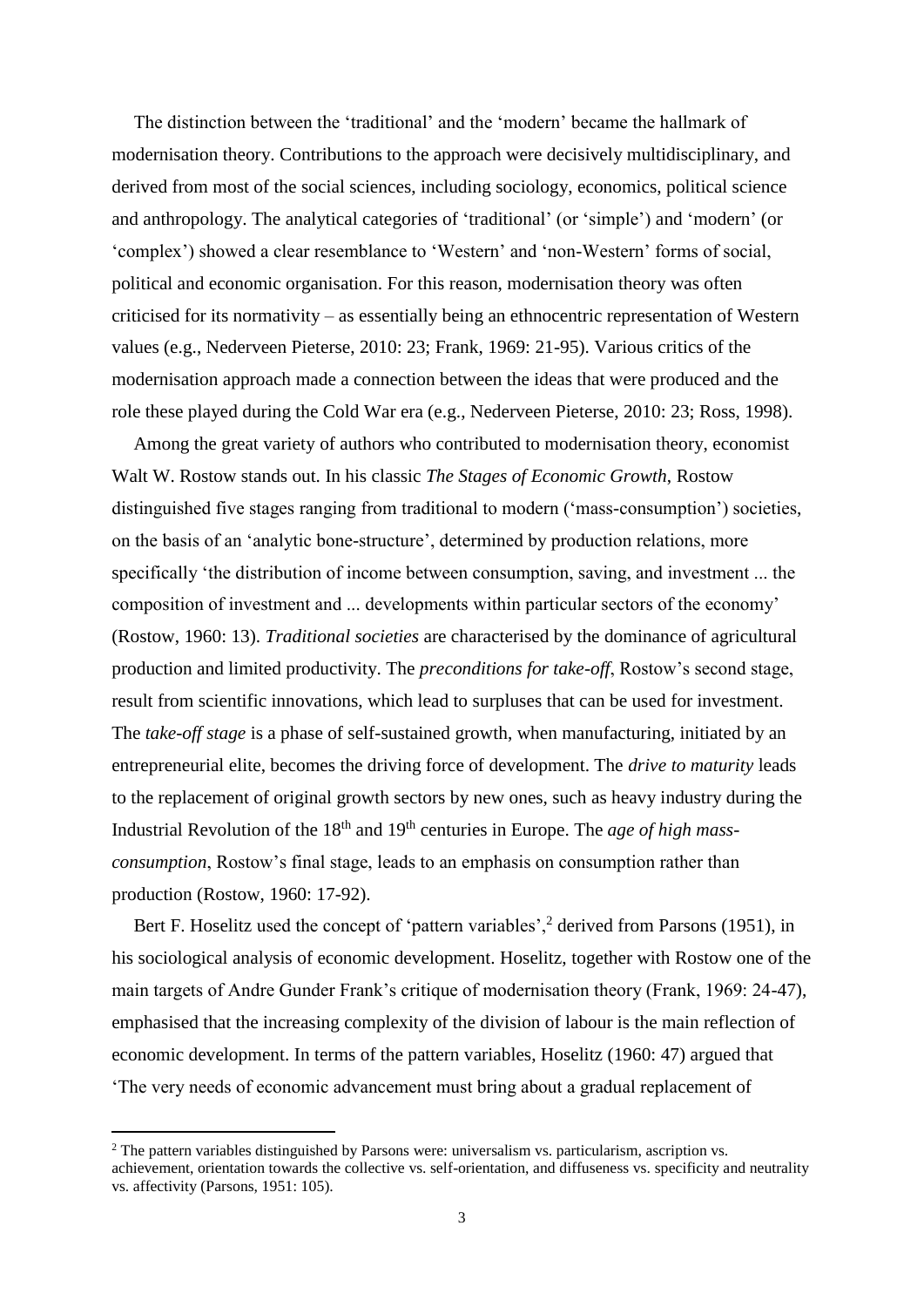ascription as a standard by achievement, and associated with this a replacement of functional diffuseness by functional specificity and particularism by universalism'.

In addition to economists and sociologists, political scientists contributed significantly to modernisation theory. Among the most influential contributions in the early phase of the modernisation approach was an edited volume by Almond and Coleman (1960) on the politics of the developing areas. The volume started from the functions performed by structures in political systems 'in all societies regardless of scale, degree of differentiation, and culture' (Almond, 1960: 5). The functional categories distinguished by Almond (1960: 17) included four input functions (political socialisation and recruitment, interest articulation, interest aggregation and political communication) and three output functions (rule-making, rule application and rule adjudication). This approach to political modernisation assumes that a single political structure – such as a ruler, a legislature or a bureaucracy – can perform multiple functions. Yet, the approach argues that 'modern' political systems are characterised by structural differentiation or specialisation, implying that political structures are increasingly seen to perform only a single function:

What we mean when we speak of modern systems as being specialized is that certain structures emerge which have a functional distinctiveness, and which tend to perform what we may call a regulatory role in relation to that function within the political system as a whole. … What is peculiar to modern political systems is a relatively high degree of structural differentiation (i.e., the emergence of legislatures, political executives, bureaucracies, courts, electoral systems, parties, interest groups, media of communication), with each structure tending to perform a regulatory role for that function within the political systems as a whole. (Almond, 1960: 18).

Authors contributing to a second wave of modernisation theory, the beginning of which is usually dated in the second half of the 1960s, were, in Higgott's (1983: 18) assessment, overall less optimistic about the prospects for progress and democracy than modernisation theorists in the first half of the decade. Samuel Huntington's work on political order was the prime example of the emergent concern with political stability. Huntington focused on the existence of a 'political gap' between more and less developed countries in terms of the level of political institutionalisation, in parallel to the more evident difference in levels of economic development. According to him, political violence and instability 'was in large part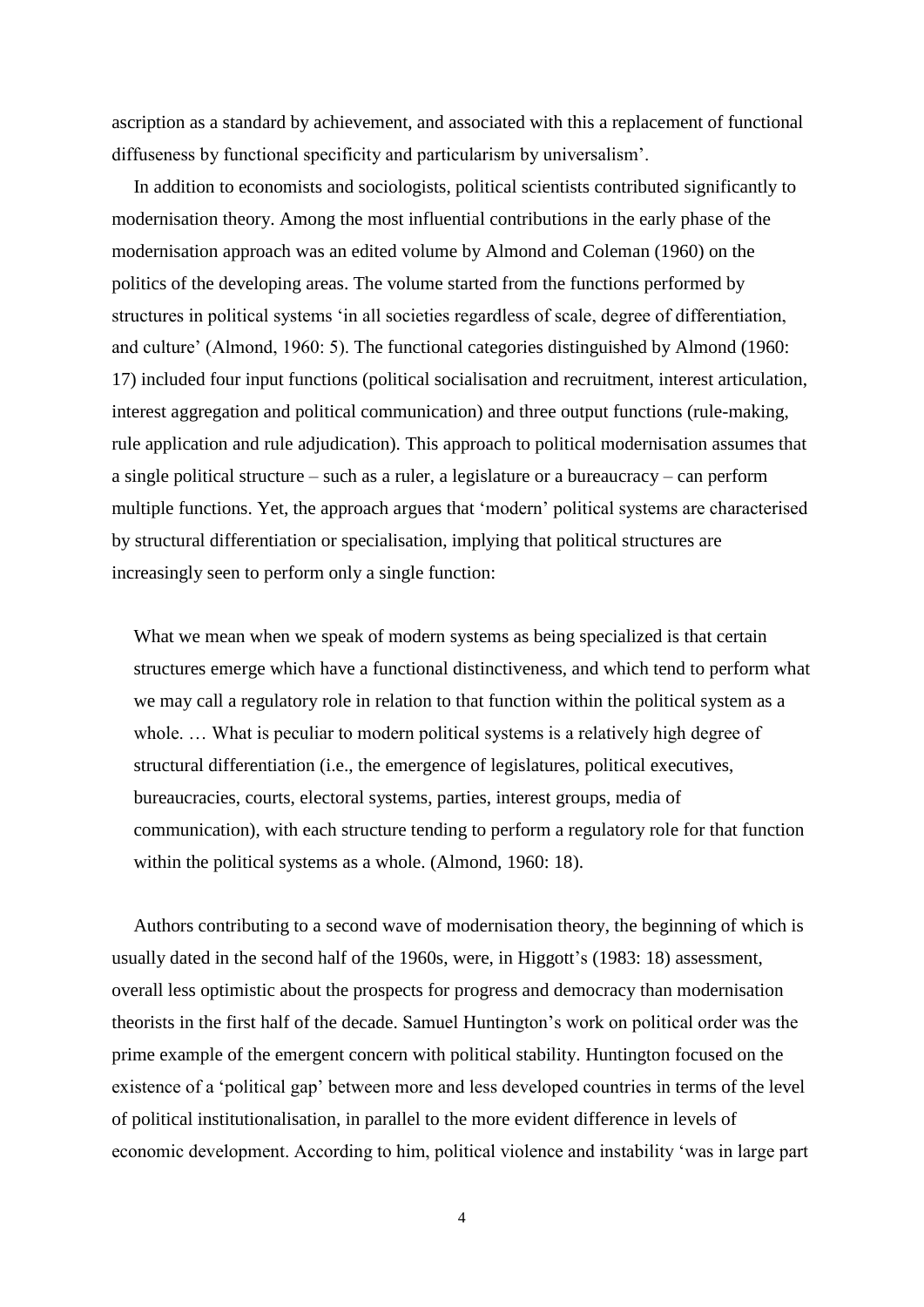the product of rapid social change and the rapid mobilization of new groups into politics coupled with the slow development of political institutions' (Huntington, 1968: 4).

In Huntington's view, many developing countries experience a growing problem of political institutionalisation as a result of contrary movements of social mobilisation and economic development. Social mobilisation – 'a change in the attitudes, values and expectations of people from those associated with the traditional world to those common to the modern world' (Huntington, 1968: 38) – leads to wants and aspirations among developing country populations that cannot be satisfied given the level of economic development. The frustration that is induced by the growing disparity between social mobilisation and economic possibilities leads to increased pressure on the political system to deliver, in the form of enhanced political participation. The strength of political institutions is key to dealing with this pressure: in Huntington's interpretation, political systems that are more successful in developing strong institutions can deal better with the increasing pressure generated by political participation and will turn out to be more stable. Political instability is likely to emerge when political institutions are not able to cope with increased participation (Huntington, 1968: 78-92).

Modernisation theory came under increasing attack in the second half of the 1960s. Apart from the criticism targeted at the approach's ethnocentrism that was signalled above, critics increasingly pointed at the neglect of influences deriving from the role and position of developing countries in the international system. Analysts of economic underdevelopment of countries in Latin America, in particular, referred to the impact of colonialism and economic dependence on the United States as major sources of distorted development. The analysis of underdevelopment and dependence gave rise to a an understanding of development that was generalised in dependency theory, the second classical approach to development that is discussed in this chapter.

#### **3. The dependency approach**

In a similar way as the modernisation approach was inspired by nineteenth- and earlytwentieth-century social theorists who focused on the roots of European social and economic modernity, many dependency theorists continued the radical tradition that was set in by Marxist and neo-Marxist analyses of capitalism and imperialism in the same epoch. Central ideas derived by dependency (and later by world-system) theory from the (neo-)Marxist tradition concern the imperative of capital accumulation as an element of the capitalist political-economic order, and the inherently exploitative nature of relations of production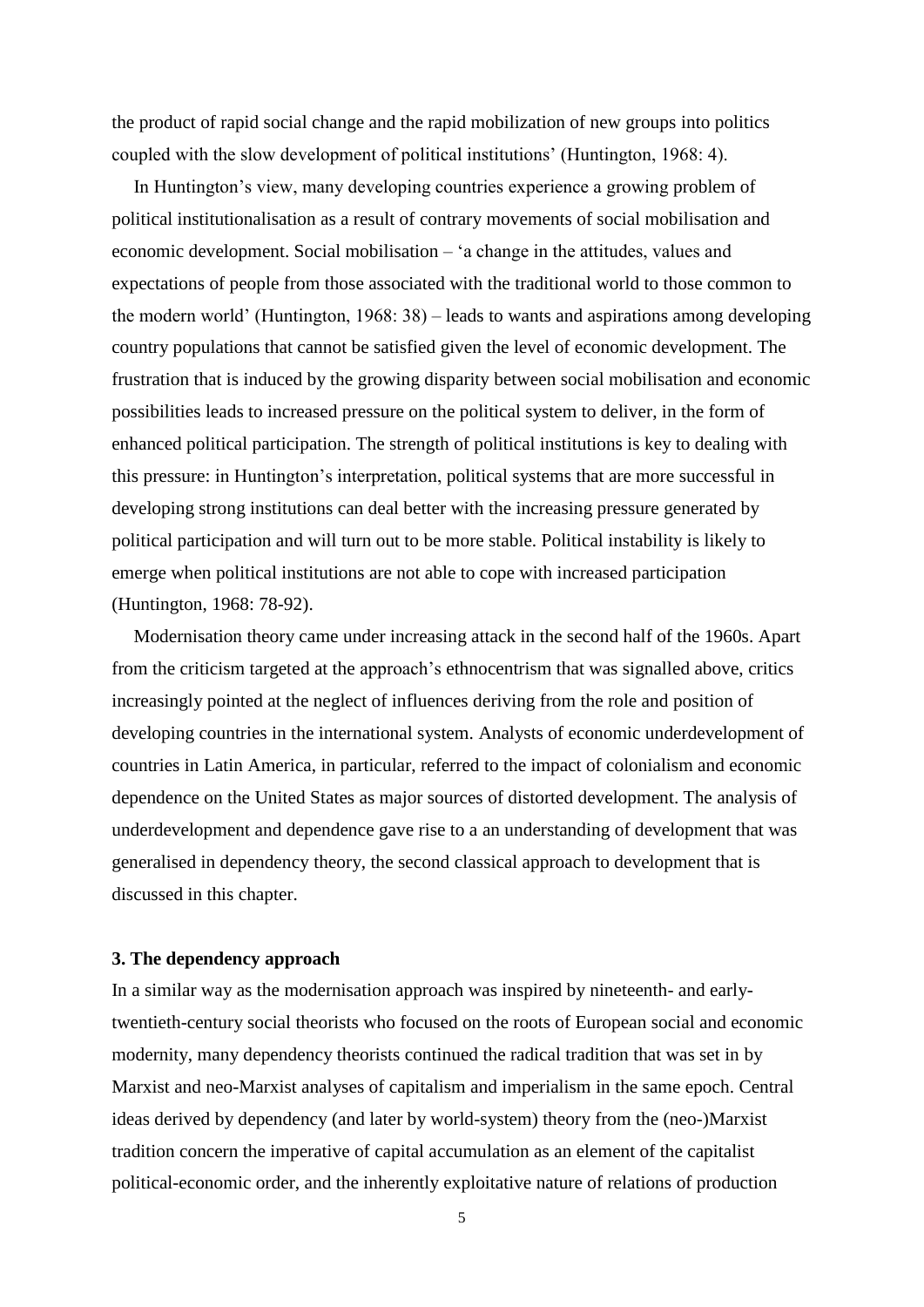Dependency theory originated in the Latin America of the 1960s, and built on earlier structuralist work on development pioneered by Raúl Prebisch and others in the Economic Commission for Latin America (ECLA) in the late 1940s and early 1950s (Kay 2011: 117). As analysed by Kay (2011: 117-118) in his classical work on Latin American theories of development and underdevelopment, Latin American dependency theory consisted of two positions: reformist and Marxist. The reformist position is reflected in the work of authors such as Fernando Henrique Cardoso, Enzo Faletto, Celso Furtado and Osvaldo Sunkel, while Marxist-inspired dependency theorists include Andre Gunder Frank, Theotonio dos Santos and Ruy Mauro Marini. Although the reformist position was significant from an academic/analytical point of view, the Marxist position obtained more widespread international appeal and was generalised to a more general theory of development by including perspectives from Africa and Asia through the work of scholars such as Samir Amin and Walden Bello.

The reformist position was epitomised in Cardoso's (1972) analysis of dependent capitalist development and Cardoso and Faletto's (1979) seminal work on dependency and development in Latin America. The analysis put forward in these reformist works focused on the change in the nature of dependency, away from the simple exchange of primary products for manufactured ones, to a situation in which industrial production for the market in Latin America became more important. There would be a continuation of dependency, as in Cardoso's words:

in spite of internal economic development, countries tied to international capitalism by that type of linkage remain economically dependent, insofar as the production of the means of production (technology) are concentrated in advanced capitalist economies (mainly in the US). … Some degree of local prosperity is possible insofar as consumption goods locally produced by foreign investments can induce some dynamic effects in the dependent economies. But at the same time, the global process of capitalist development determines an interconnection between the sector of production of consumption goods and the capital goods sector, reproducing in this way the links of dependency. (Cardoso, 1972: 90-91)

A key element in this work is the notion that dependency cannot be understood solely as a characteristic of the external environment of developing countries, but that the internal dynamics needs to receive equal attention for understanding the historical dynamics of

<sup>6</sup>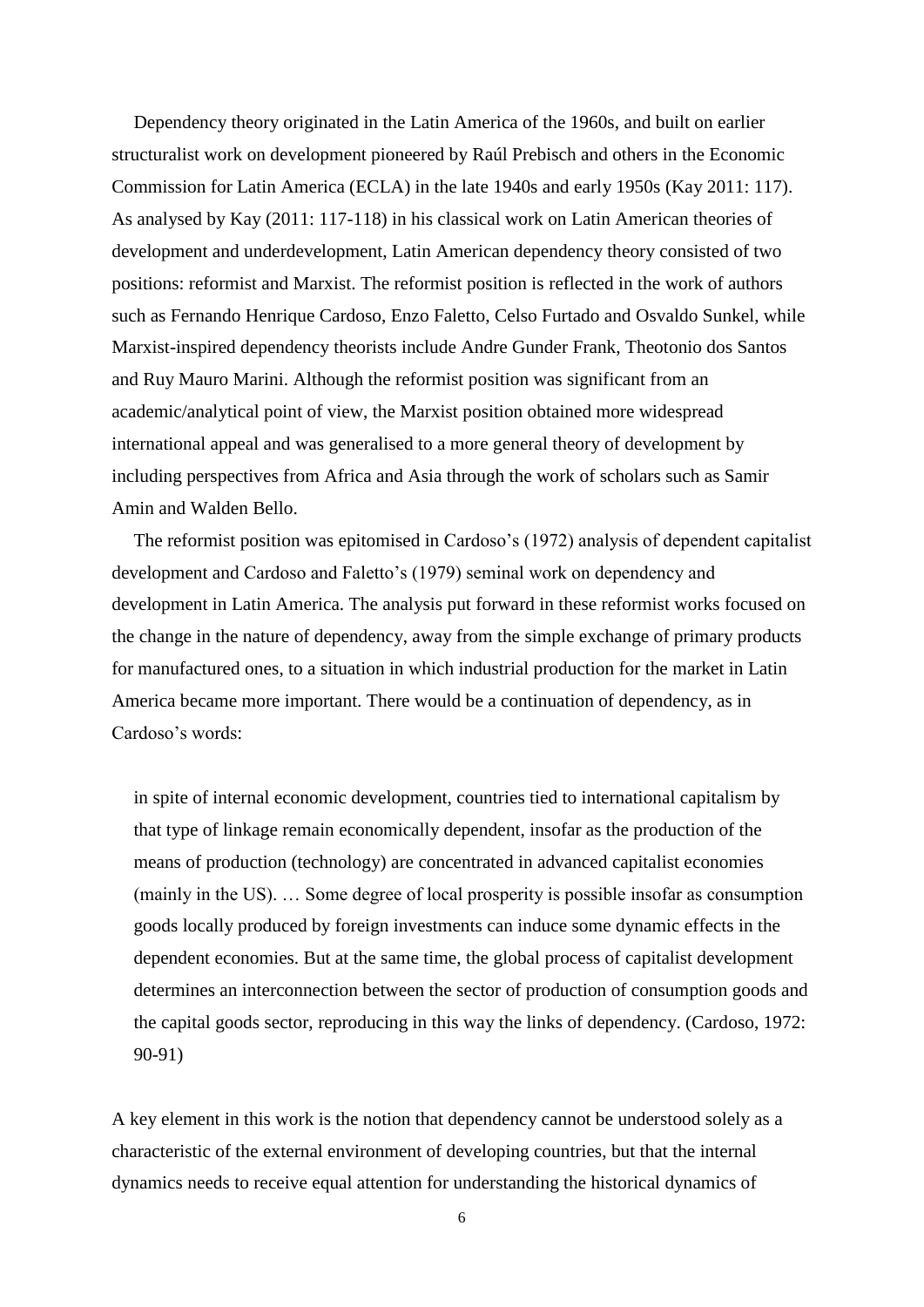relations between countries from the centre and those in the periphery: Cardoso and Faletto (1979: xvi) place emphasis on the importance of understanding 'the social practices of local groups and classes which try to enforce foreign interests, not precisely because they are foreign, but because they may coincide with values and interests that these groups pretend are their own'.

The dominant position within the dependency approach has undoubtedly been the Marxistinspired interpretation, which emphasised the impact of the outward-oriented nature of developing countries. Within the Marxist tradition of dependency, Andre Gunder Frank became a leading figure, emphasising the 'development of underdevelopment'. Frank's work is built on the difference between the experience of Western and developing countries – this is reflected in his famous formulation, 'The now developed countries were never *under*developed, though they may have been *un*developed' (Frank 1969:4).

Andre Gunder Frank (1969: 9) analysed development and underdevelopment as 'opposite sides of the same coin', as the outcome of the history of the capitalist world system. According to Frank, the driving force of global capitalism has always been exploitation: of the working class by the capital owners, and of the countries of the periphery by those in the centre. The bourgeoisie in peripheral countries share in the benefits of exploitation of their own population through their links to the centre, but is essentially a 'lumpenbourgeoisie' that is fully dependent on forces in the centre of the world system (Frank 1972: 13-14).

In Frank's analysis, the capitalist world system, which originated in the fifteenth century, revolves around the logic of capital accumulation. Through unequal trade, investment and labour relations, the centre has been able to syphon off economic surpluses from the periphery. The main mechanisms of surplus extraction have changed over the history of capitalism. The classical colonial relationship between the centre and the periphery concerned trade in raw materials produced by the colonies for manufactured goods produced by the colonial powers of Europe (Frank, 1979: 103-110). Next to this, investments have been a second means of surplus extraction: capital owners ensure that the benefits of the investments flow back to the centres of capitalism, which implies that the benefits for the periphery are minimal (Frank, 1979: 189-199). Labour has been incorporated into the production process at adverse terms throughout the history of capitalism. Various forms of forced labour, including slavery during the first few centuries of capitalist history, were succeeded by proletarianisation and informalisation of labour in different parts of the world (Frank, 1979: 160-171).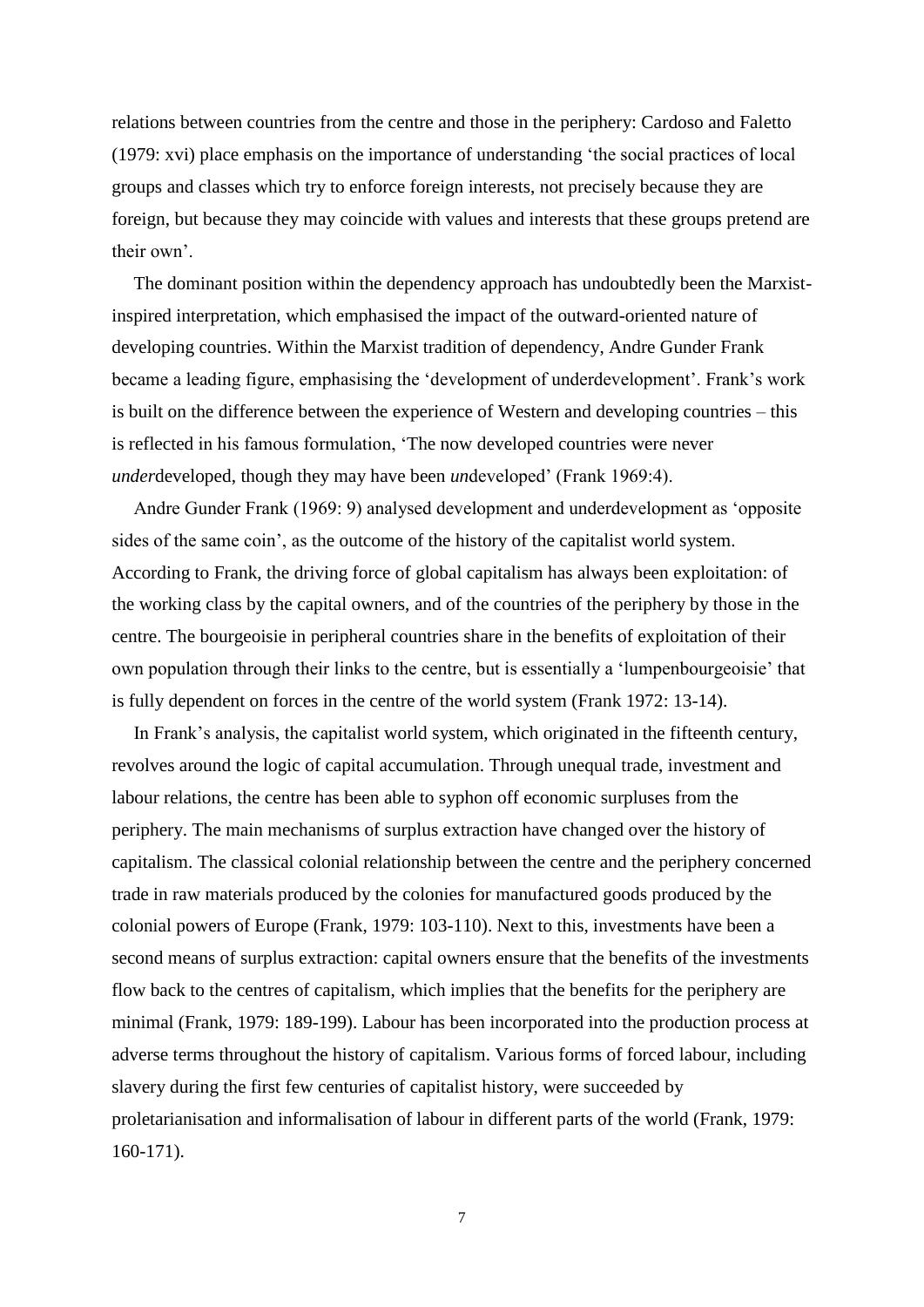In similar ways as Andre Gunder Frank but with different emphases, Egyptian-born Samir Amin (1974) analysed issues of dependence and (under)development in terms of 'accumulation on a world scale'. In his view, the expansion of capitalism over the past five centuries has been the consequence of falling rates of profit in the centre of the capitalist world system. The centre and periphery of the capitalist system are linked through mechanisms of 'unequal exchange' of different types of commodities, while those mechanisms are based on the unequal remuneration of labour in the various parts of the system (Amin, 1974: 62-63). In Amin's view, unequal exchange leads to a transfer of value from the periphery to the centre in the form of undervalued commodities and manufactured goods 'traded' between both poles of the system. Underdevelopment in the periphery is manifested in three main structural features (Amin, 1974: 262-299): the existence of extreme disparities in productivity across sectors in the periphery; the absence of linkages ('disarticulation') among productive sectors in the periphery and, instead of these, the outward orientation to meet demands from the centre; and the highly unequal international division of labour, reflected in 'unequal specialisation' and the periphery's dependence on foreign capital.

Frank and Amin reached similar conclusions from their analysis for the political strategies of developing countries. The notion of 'dissociation' of developing countries from the world system that Frank (1984: 215-229) proposed closely resembled Amin's (1987; 1990) ideas of 'delinking'. Amin's proposal to delink developing countries from the world system derived from his understanding that development policies can only be beneficial for developing countries if they are truly 'autocentric'. Developing countries' export orientation would need to be reversed and instead of producing mainly primary products for world markets, they should steer their economies toward the production of goods for consumption and capital goods (Amin, 1990: 18-19). The proposal for delinking involved a political programme, as 'delinking, whether one likes it or not, is associated with a "transition" – outside capitalism and over a long time – towards socialism' (Amin, 1990: 55).

Since the early 1970s, world-system<sup>3</sup> theory started to emerge in an attempt by Immanuel Wallerstein and several dependency theorists to develop a social-scientific interpretation of the history of the capitalist world-system. The world-system approach gradually occupied the

<sup>&</sup>lt;sup>3</sup> Wallerstein started to use the term world-system (instead of world system) theory to reflect Fernand Braudel's (1992: 22) usage of 'économie monde' (world-economy) as something different from 'économie mondiale' (world economy), where the former notion denotes an part of the world that is economically autonomous and characterised by a single division of labour.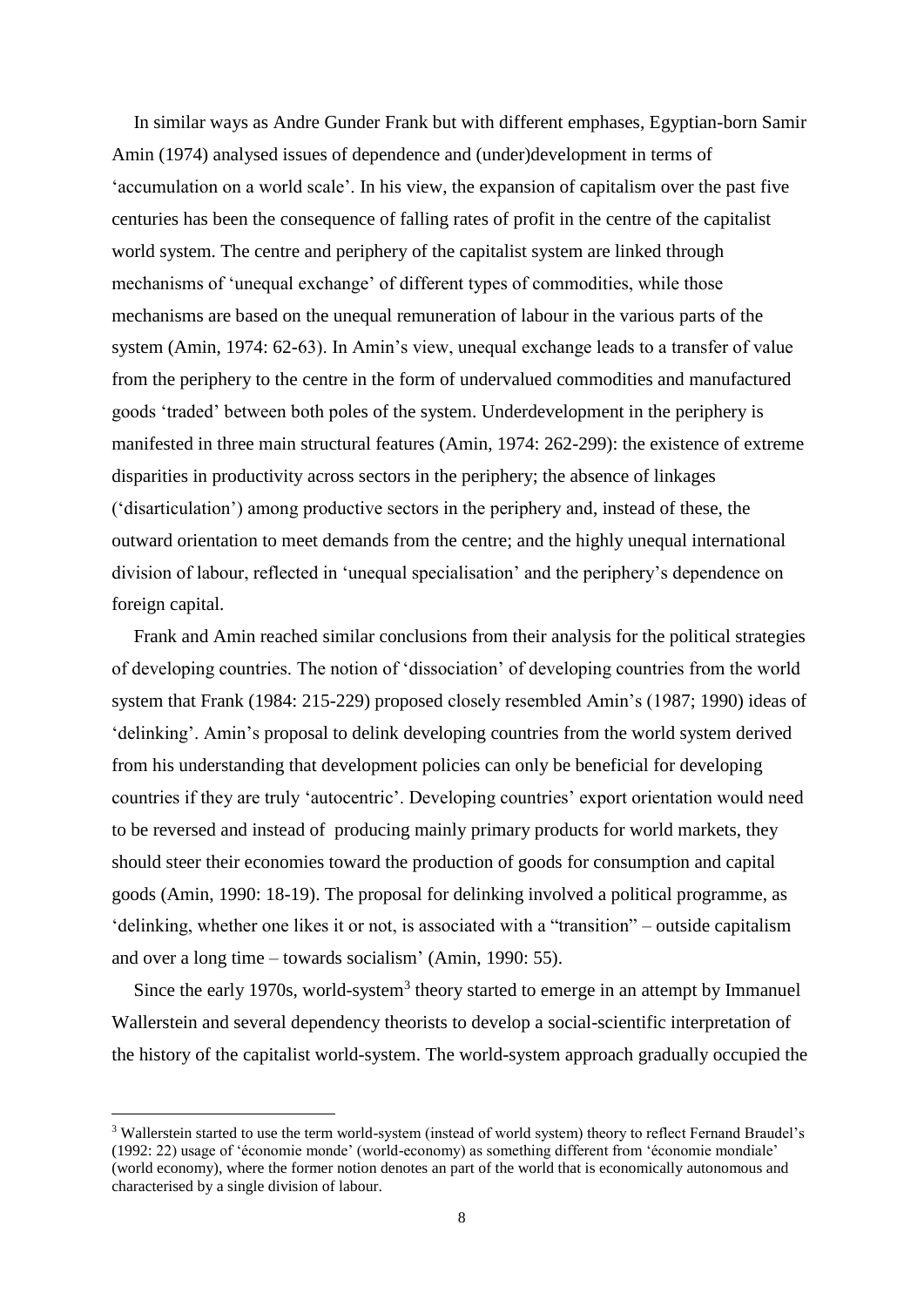place of dependency theory. Wallerstein's historical-sociological interpretation of the rise and expansion of the capitalist world-economy since the 'long sixteenth century' (1450-1600) revolves around the notion of the single division of labour.

According to Wallerstein, the focus of theories of long-term development should not be on societies or polities, but rather on 'social systems'. As he phrased it himself, 'My own unit of analysis is based on the measurable social reality of interdependent productive activities, what may be called an "effective social division of labor" or, in code language, an "economy"' (Wallerstein, 1984: 2). The history of the capitalist world-economy, in Wallerstein's view, is the history of the expansion of the global division of labour, which has integrated all parts of the world and reached its peak in the period of neoliberal globalisation (Wallerstein, 2000). Capital accumulation has always been the main drive of capitalists worldwide, and the main political strategy to continue the deepening of this process has been 'the relocation of given sectors of production to other zones of the world economy that are, on the average, lower-wage areas' (Wallerstein, 2000: 261).

The history of the modern world-system, which has been a capitalist world-economy, has seen the decline of accumulation mechanisms other than the production for (world) markets. Politically, the world-economy has been able to survive despite the fundamental contradictions and tensions among social groups thanks to the fact that the global division of labour was never controlled by one political entity – which would, in Wallerstein's words, have turned the world-economy into a world-empire (Wallerstein, 1974: 347-348). An important element in the political organisation of the modern world-system has been the middle tier of areas between the core and the periphery: the semiperiphery. The semiperiphery, which is 'both exploited and exploiter' (Wallerstein, 1979: 23), is understood in terms of its middle position in relation to such features as the capital intensity of production, the mode of labour control and the strength of the state. The role of the semiperiphery is seen mainly in political terms, in that it consists of 'middle areas [that] partially deflect the political pressures which groups primarily located in peripheral areas might otherwise direct against core-states and the groups which operate within and through their state machineries' (Wallerstein, 1974: 350).

Throughout their history, dependency and world-system theories have been criticised for their emphasis on the material and economic dimensions of their explanatory model, as well as for the seemingly deterministic nature of the explanations of development processes. Other approaches, such as post-colonial theory and post-structuralism, have been formulated by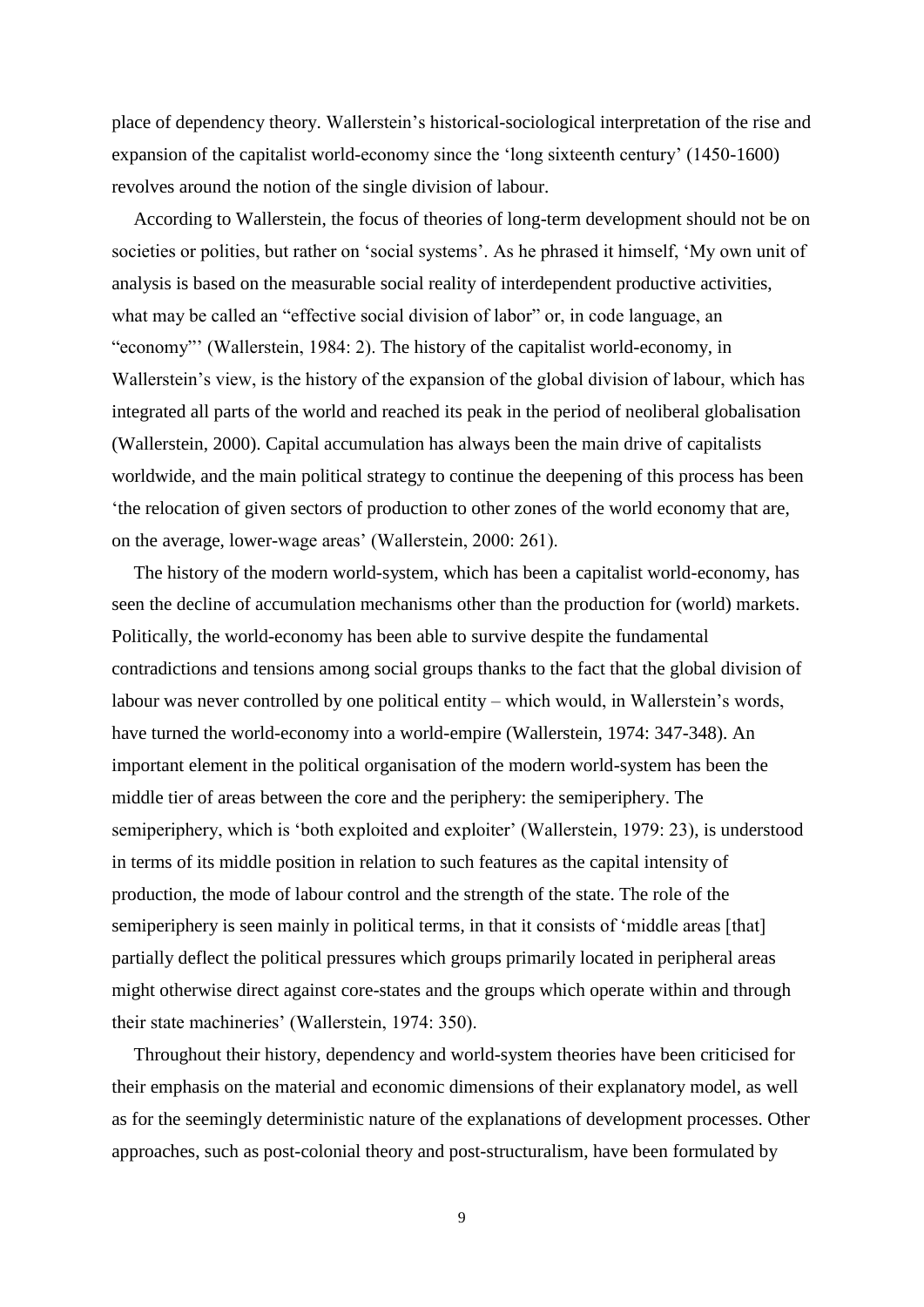scholars who have an affinity with the radical criticism of dependency but stress other dimensions of development, such as culture and identity issues.

#### **4. Contemporary manifestations of the modernisation approach**

The criticism aimed at modernisation theory since the second half of the 1960s did diminish the appeal of this approach to development, but has not led to its complete demise. Although the heydays of modernisation theory are long past, many scholars have remained inspired by notions that were brought forward as part of the theorisation of modernity and tradition. In most cases, the ideas of modernisation theory were not followed uncritically, so that more recent manifestations of the thinking on modernity and tradition have incorporated part of the criticism levelled at the approach. Four examples of the influence of modernisation theory are discussed in this section: the work of Ronald Inglehart on democracy and democratisation, reflections by Shmuel Eisenstadt on multiple modernities, Ian Buruma and Avishai Margalit's interpretation of occidentalism, and North et al.'s work on social order and economic development.

American political scientist Ronald Inglehart has contributed importantly to research on the changes in social and political values that are brought about by processes of industrialisation. Since the early 1970s, Inglehart has been a proponent of the view that industrialisation and increased wealth bring about a change in value orientation of younger generations that sets these apart from the older ones. Analysing data from the advanced industrialised countries, Inglehart showed that older generations typically place more emphasis on so-called 'acquisitive priorities', linked to law and order, stability and material wealth, while younger ones adopted 'post-bourgeois' or 'post-materialist' values, related to freedom of expression and political participation (Inglehart, 1971: 994-996). Inglehart concluded that the embrace of post-materialist issues by certain, newer political parties would likely lead to a 'silent revolution' in advanced democracies, as the changed preferences of younger groups of voters would strengthen the post-materialist parties and erode the support base of traditional parties (Inglehart, 1971: 1009-1013). In later work, based on the World Values Surveys, Inglehart (1997: 4) argued that the shift from materialist to post-materialist values was only one element of a broader cultural change, involving a range of orientations from religious beliefs to sexual norms. The inspiration he has taken from modernisation theory becomes clear in his position that '[e]conomic development, cultural change, and political change go together in coherent and roughly predictable patterns' (Inglehart, 1997: 324).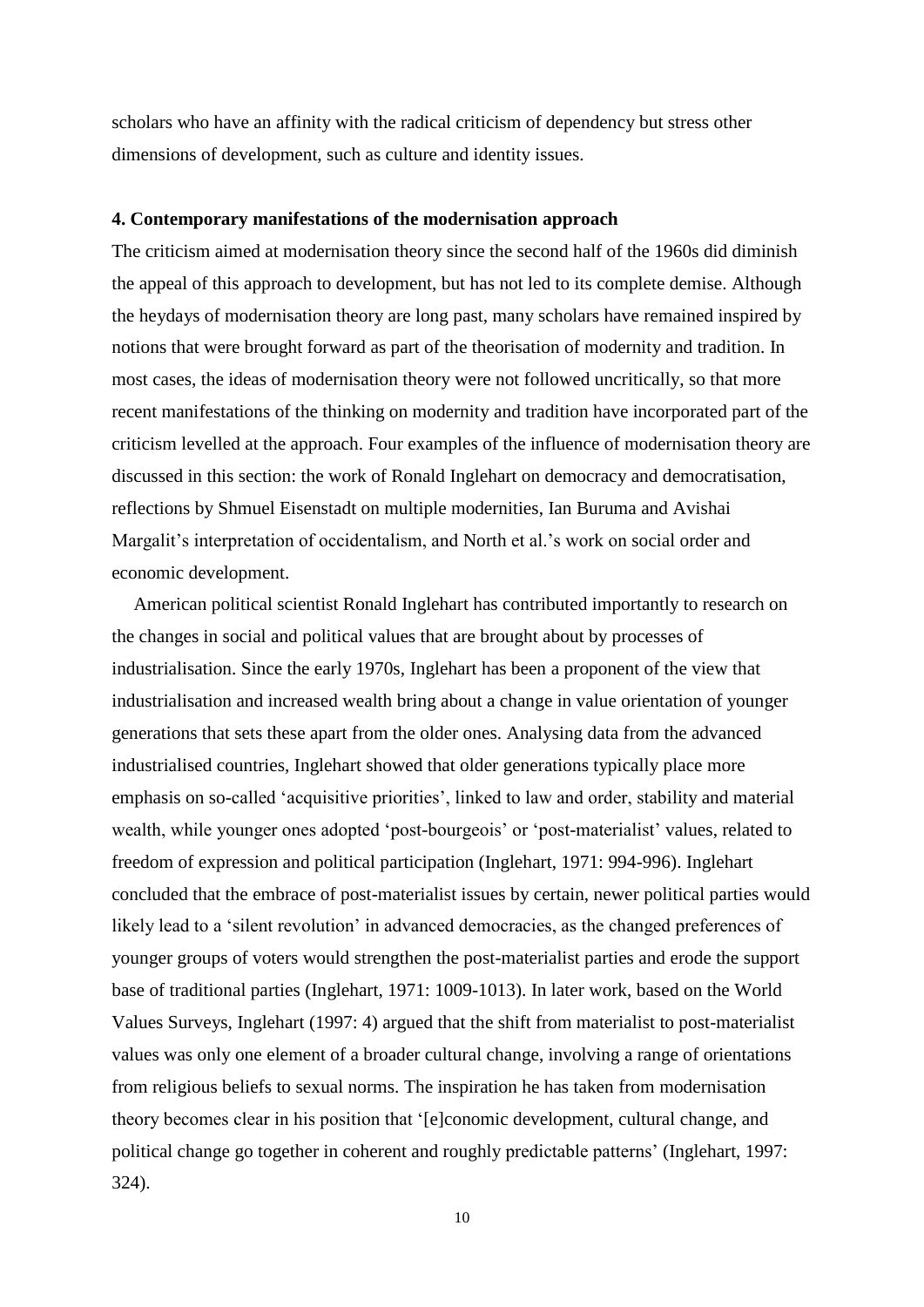In an attempt to broaden the analysis of modernisation and cultural change into 'new modernisation', Inglehart and Welzel (2009: 36) argued that democracy is the expected outcome of processes of social and economic modernisation. Focusing on modernisation as 'a syndrome of social changes linked to industrialization' (Inglehart and Welzel, 2009: 34), they posited that 'economic development brings social and political changes only when it changes people's behavior. Consequently, economic development is conducive to democracy to the extent that it, first, creates a large, educated, and articulate middle class of people who are accustomed to thinking for themselves and, second, transforms people's values and motivations' (Inglehart and Welzel, 2009: 42-43).

In his work on the impact of globalisation, sociologist Shmuel Eisenstadt has tried to come to grips with the nature of modernity in contemporary society. Taking issue with the position that modernisation would be akin to Westernisation, Eisenstadt (2002: 2-3) argued that 'Western patterns of modernity are not the only "authentic" modernities, though they enjoy historical precedence and continue to be a basic reference point for others'. According to Eisenstadt, the 'programme of modernity' consists of cultural, political and identity-related elements. The cultural dimension of modernity relates to ideas that human beings can shape their future through 'autonomous human agency' (Eisenstadt, 2002: 3) and are not limited in their action by traditional political and cultural relations of authority. The political element consists of the demise of traditional ways to legitimise the political order. The identity dimension of modernity is linked to the tendency to adopt more universalistic definitions of identity and collectivity.

Eisenstadt argued that modernity has taken different shapes in various parts of the world, among others under the influence of social movements (Eisenstadt, 2002: 9-12). As a result variants of modernity co-exist, and frequently conflict with each other. In particular, 'the encounter of modernity with non-Western societies brought about far-reaching transformations in the premises, symbols and institutions of modernity' (Eisenstadt, 2002: 14). The result of this development, according to Eisenstadt, was that multiple modernities have come into existence: these are modernities that share the elements of the abovementioned programme, but start from radically different values and therefore privilege contrasting political, cultural and social ordering principles. Referring to fundamentalist movements, Eisenstadt argued that these should often not be seen as traditionalist. Rather, 'the distinct visions of fundamentalist movements have been formulated in terms common to the discourse of modernity; they have attempted to appropriate modernity on their own terms' (Eisenstadt, 2002: 18).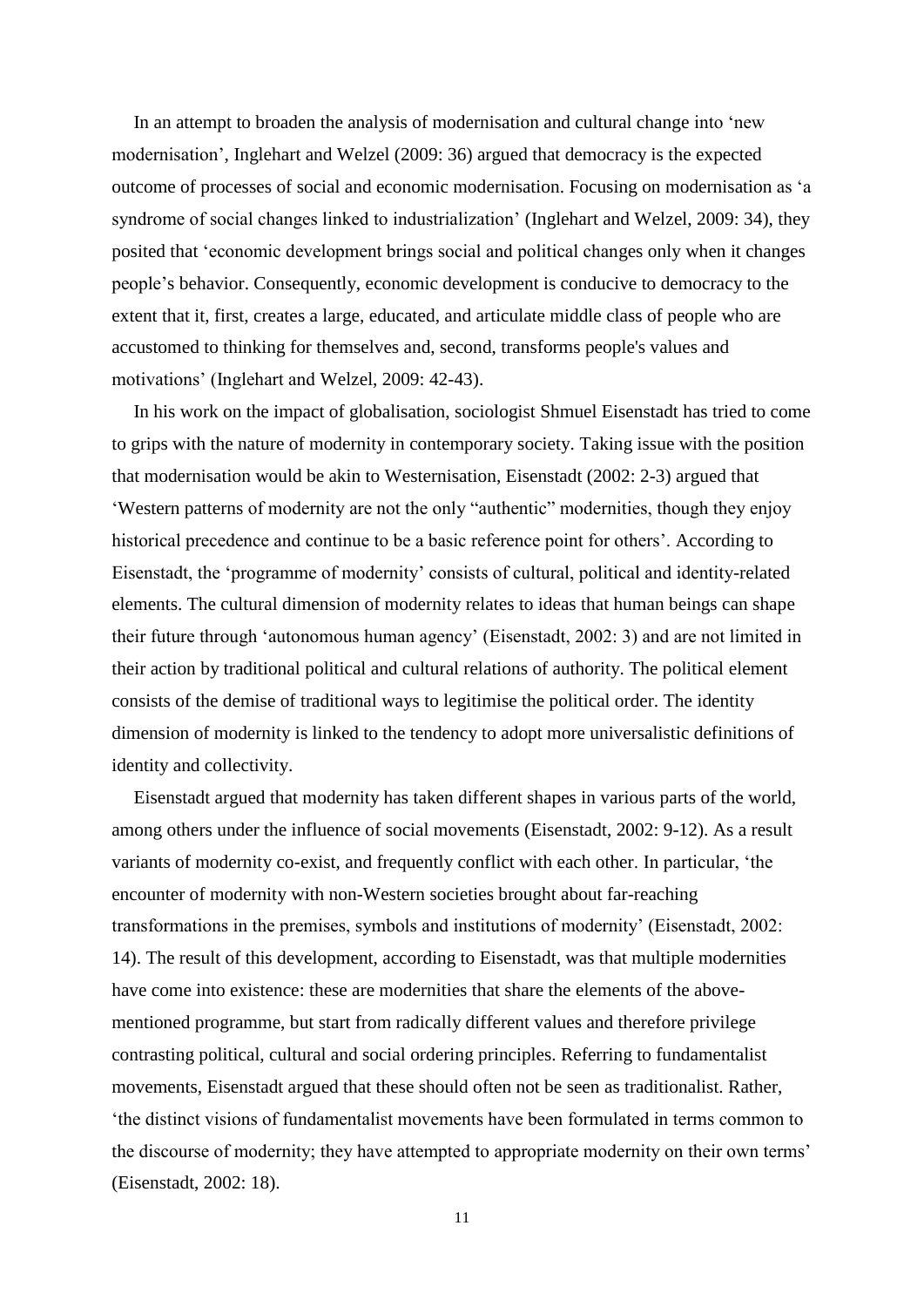Buruma and Margalit (2004) have been inspired by modernisation theory in a different way than Eisenstadt. These authors have attempted to interpret variants of 'anti-Westernism' on the basis of the usage of modernity and modernisation as instruments in a political struggle. According Buruma and Margalit (2004: 3-10), so-called 'occidentalism' is spurred generally by the essentialisation of 'the West' in terms of certain features of modernity, such as industrialisation, urbanisation, democratisation and individualism, which are felt to run counter to the fundamental values held by the opponents. The anti-Westernism that was analysed by Buruma and Margalit (2004: 6-8) is not exclusively stemming from the non-Western world: their example of German Nazism makes clear that the attack on Western values and ideas can also stem from within the West itself. Occidentalism, according to Buruma and Margalit, is not tied to any particular political position, as it may be embraced both by the left *and* the right. What unites the various occidentalist groups is their aversion to the modernity embodied by Western forms of social, cultural, economic and political life. The common method of occidentalists is to 'diminish an entire society or a civilization to a mass of soulless, decadent, money-grubbing, rootless, faithless, unfeeling parasites' (Buruma and Margalit, 2004: 10-11).

Grounded in the new institutional economics of development, North, Wallis and Weingast (2009) have worked out a 'conceptual framework' for the understanding of long-term socialeconomic change that is rooted North's earlier work, while also clearly taking inspiration from the tradition of modernisation theory. While the authors guarded against the simplistic developmentalism characteristic of earlier modernisation approaches – 'The dynamism of social order is a dynamic of change, not a dynamic of progress' (North et al., 2009: 12) –, the main categories of their thinking were the 'natural state' or 'limited access order' and the 'open access order'. The natural state is described as 'the default social outcome … Until two hundred years ago, there were no open access orders; even today, 85 percent of the world's population live in limited access orders' (North et al., 2009: 13). Modernisation as a theoretical category comes in when North et al. (2009: 2) refer to '[t]he transition from the natural state to an open access order [as] the second social revolution, the rise of modernity'.

For North et al. (2009: 18-21, 30-41), the natural state is characterised by the possession of special privileges, notably access to economic rents, by a dominant coalition of elites. Violence among the elites is limited because they know that the organisations they are using for the extraction of rents from land, labour and capital all depend on the support of the state. The balance among the elites is inherently fragile, since external shocks or the unintended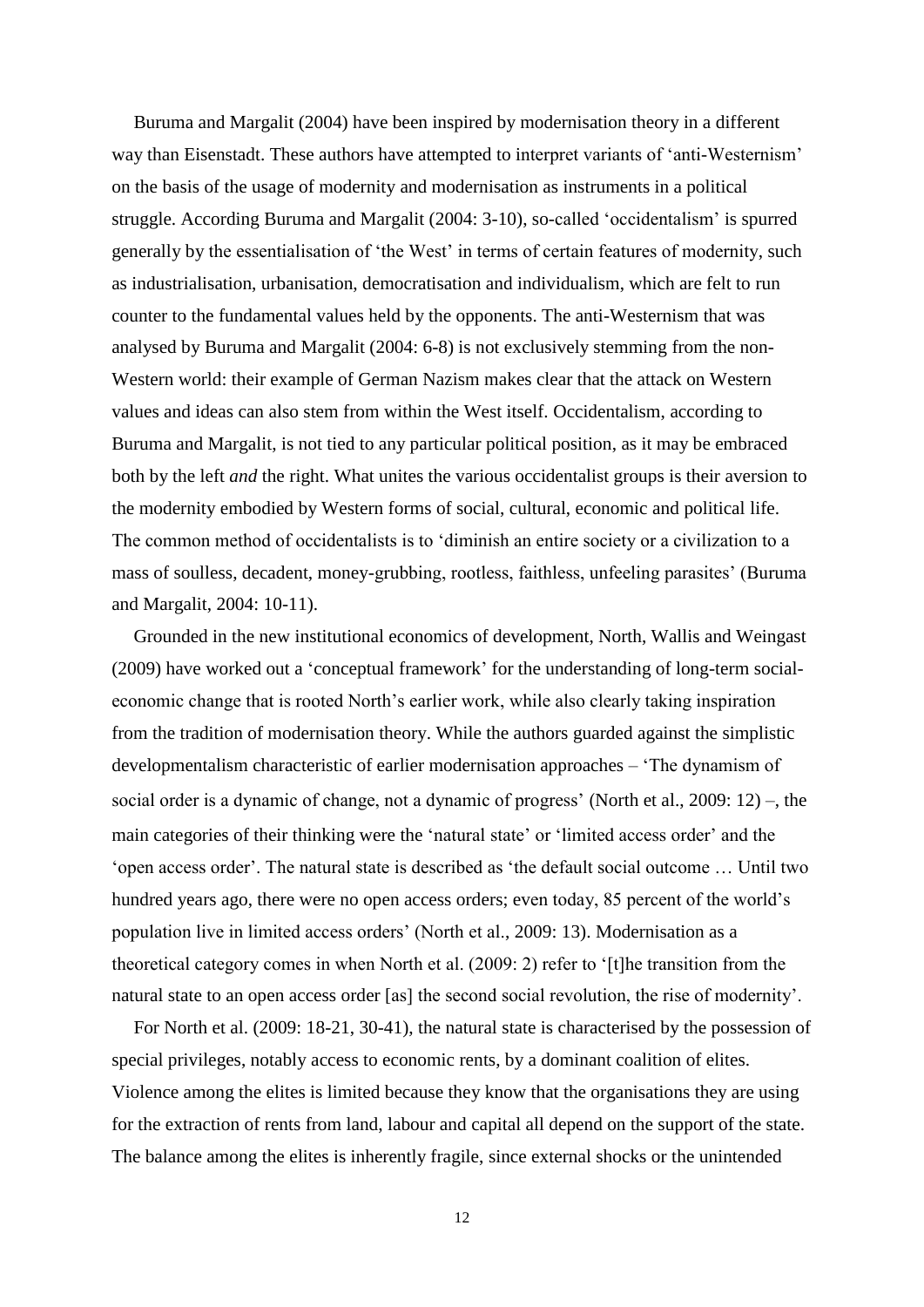consequences of agreed policies may lead to distortions of the balance among interests and hence infighting among elites. Open access orders are understood as orders where, in a Weberian sense, the state has the monopoly on the legitimate use of violence, and economic and social relations are no longer personalistic but become 'impersonal' (North et al., 2009: 21-25, 112-117). Open access orders are the result of a 'transition', which can take place when elites 'find a common interest in transforming some elite privileges into impersonal elite rights shared by all members of the elite' (North et al., 2009: 190). North et al. define three so-called 'doorstep conditions' that develop in the natural state and lead to a transition to an open access order: the creation of a rule of law for elites, the opportunity to establish stable impersonal organisation, and control of the military (North et al., 2009: 26, 154-181).

#### **5. Contemporary manifestations of the dependency and world-system approach**

On a similar note as was made above on the modernisation approach, the fact that the writings of dependency and world-system scholars were criticised did not result in the disappearance of the approach. Contemporary research reflecting the dependency and worldsystem approach is still very visible.<sup>4</sup> The global financial crisis even seems to have resulted in a revival of the critical analysis of worldwide capitalism that has always been the hallmark of this approach. This section discusses three examples of the contemporary influence of the dependency and world-system approach: Castells and Laserna's discussion of the new dependency inherent in global technology, recent world-system scholarship on commodity chains, and Christopher Chase-Dunn et al.'s analysis of the global crisis since 2008.

With certain regularity, scholars have returned to the idea of dependency to argue that particular forms of relations in the contemporary global capitalist system reflect forms of 'new' or 'neo' dependency'. Castells and Laserna's analysis of new forms of dependency deriving from the application of modern technologies is a typical example of the application of classical notions of dependency theory to new areas. According to Castells and Laserna (1989: 536), the application of information technologies in production processes, coupled with the dynamics of economic globalisation and socio-economic restructuring in the core and periphery have produced new forms of dependency. Technological dependency has, in

<sup>&</sup>lt;sup>4</sup> An important element in the visibility of world-system theory is the existence of two journals dedicated to publishing research findings of scholars working in the approach. *Review*, the journal of the Fernand Braudel Center for the Study of Economies, Historical Systems, and Civilizations, was founded by Immanuel Wallerstein in 1977. The *Journal of World-Systems Research* was established by Christopher Chase-Dunn in 1994 as an open-access journal and has been an official journal of the American Sociological Association since 2009.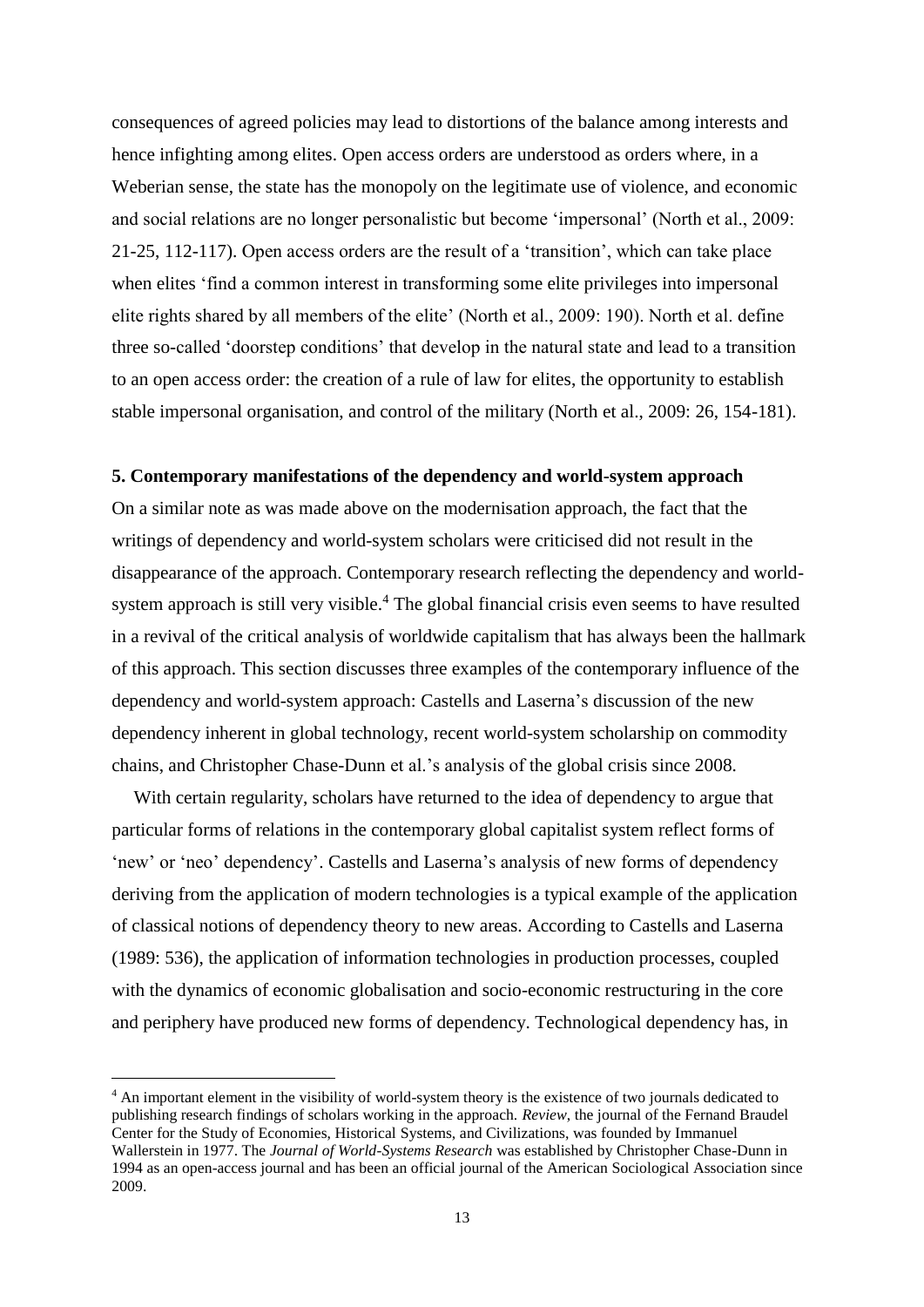their view, had major impacts on the countries in the global South, such as those in Latin America. According to Castells and Laserna (1989: 539), '[w]ithout a minimum level of endogenous productive capacity in hightechnology capital goods, countries must import almost all the new productive machinery in a period of rapid technological change'. Importation of sophisticated technology requires increased exports of manufactured goods, particularly those with lower technological content – and this produces a 'new unequal exchange in the international economy … between goods and services with different technological components' (Castells and Laserna, 1989: 540).

Notions of unequal specialisation have also been traditional concerns related to the notion of global commodity chains that was pioneered by scholars working in the world-system tradition.<sup>5</sup> In the original use of the term by Hopkins and Wallerstein (1986: 159), '[t]he concept "commodity chain" refers to a network of labor and production processes whose end result is a finished commodity. In building this chain we start with the final production operation and move sequentially backward ... until one reaches primarily raw material inputs.' A 2014 special issue of the *Journal of World-Systems Research* has provided an assessment of the political economy of commodity chains, more in particular of 'the way in which commodity chain analysis can be mobilized to illuminate the contours, composition, and character of the modern world-system' (Bair, 2014: 2). The contributors analyse a range of contemporary issues related to the functioning of commodity chains, from the impact of inter-state rivalry between the US and China on the governance of the transnational cotton commodity chain to gendered divisions of labour in the commodity chain, and the value generated in the production and marketing of iPads by Apple.

Amy Quark (2014) argues, in relation to the example of the transnational commodity chain of cotton, that the divide between state governance and private-sector governance is much less pronounced than often pretended. The US-dominated cotton industry attempted, together with US government agencies, to withstand the challenges to US hegemony in setting standards for cotton production: according to this analysis, the US government with transnational firms tried 'to persuade others involved in the transnational cotton trade around the world to support their governance arrangements before the Chinese state and textile manufacturers in China developed the scientific, technological and institutional capacities to launch their own hegemony-building campaign, which would be backed by the coercive

<sup>5</sup> The roots of this approach are in the work by Hopkins and Wallerstein (1986) and Gereffi and Korzeniewicz (1994).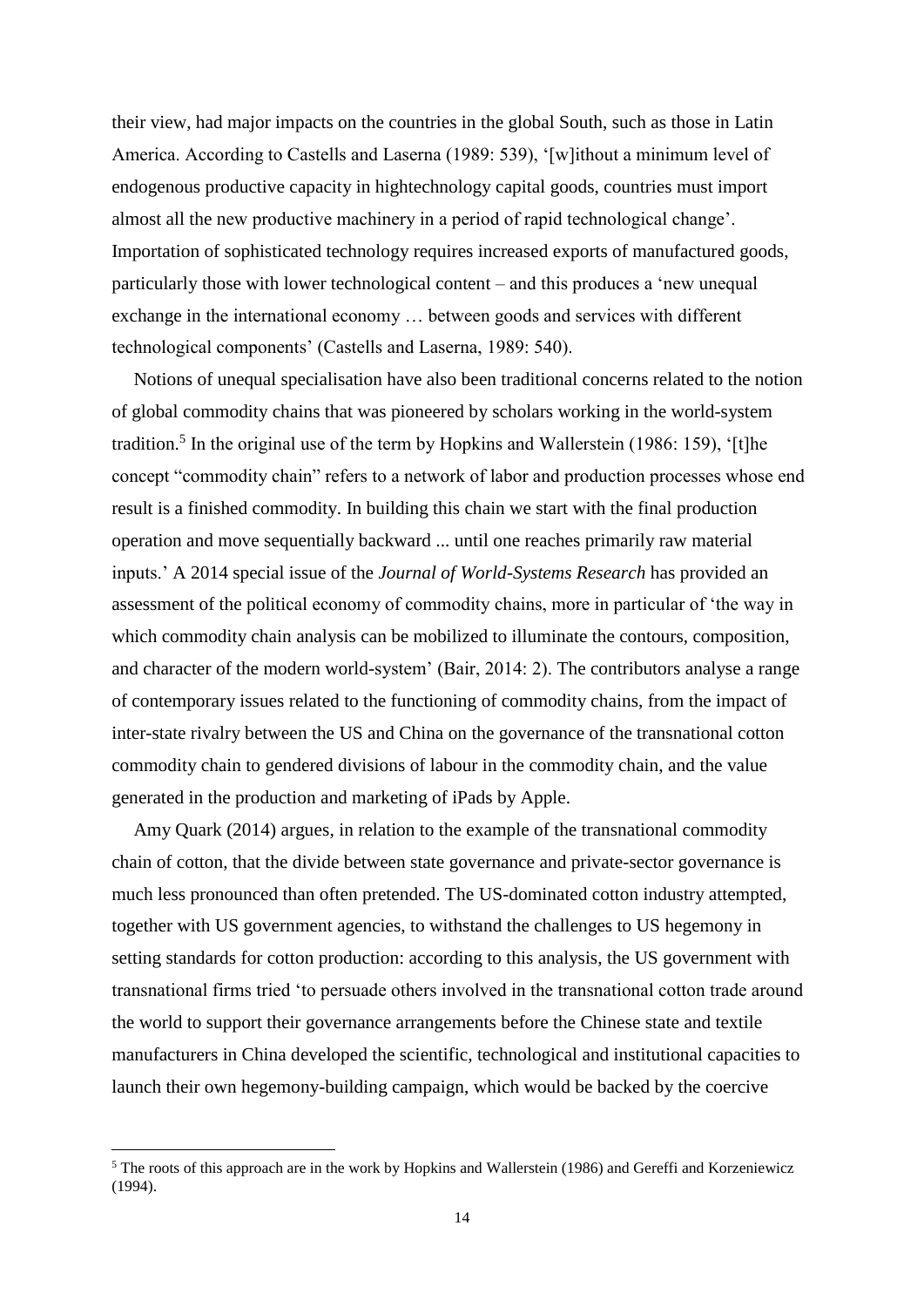power of being the largest cotton market in the world' (Quark, 2014: 50-51). Despite the rise of China and the challenge to US hegemony, the US government and US cotton producers, in alliance with European and US transnational merchants, managed to keep Chinese influence on standard setting to a minimum and give only limited concessions to China (Quark, 2014: 52-53).

In the spirit of dependency and world-system theory, contemporary research into commodity chains also focuses on the way in which transnational mechanisms that support surplus creation have differential effects throughout the world-system and serve to maintain inequalities. As a witness to this orientation, Dunaway's (2014) research focuses on the role of women in transnational commodity chains. She argues that much of mainstream work on production creates a 'false analytical divide between household and market' (Dunaway, 2014: 71). Non-waged and unfree forms of labour are disproportionally done by women, although their invisible, since not-counted, contribution to the household and care for children is often not included in official calculations (Dunaway, 2014: 73-75). In a similar way, Clelland's research on the production of iPads focuses on the flow of value in the commodity chain that has been created for the production of Apple's tablets. Clelland argues that two types of value need to be taken into account: visible, monetised or 'bright' value and hidden or 'dark' value. 'Dark' value derives from 'hidden inputs in the form of externalised costs that often contribute to create value than the visible elements' (Clelland, 2014: 86). By applying a commodity-chain analysis to the production of iPads, Clelland claims that Apple's value extraction is the result of its dominance of the chain from producers through to marketing and sales (Apple's monopoly position within the commodity chain) but, very importantly, also of the company's 'monopsonistic externalisation of costs' (Clelland, 2014: 94). Apple derives substantial 'dark' value from such sources as the exploitation of Chinese migrant workers, undercompensated waged labour, unpaid household labour, informal sector labour and ecological externalities (Clelland, 2014: 95-103). Following central class-oriented elements in dependency and world-system approaches, Clelland (2014: 105) concludes that 'most of the appropriate dark value is realized, not as corporate profit, but as consumer surplus in the form of cheaper goods. … In this manner, core citizens become a global consumerist aristocracy'.

The contributions to the symposium on the crisis in the global system since 2008 in the *Journal of World-Systems Research* reflect the core tenets of world-system theory, which are to interpret global issues as part of the long-term evolution of the world capitalist economy. Chase-Dunn (2013: 176-179) analyses five interlinked crises in the contemporary world-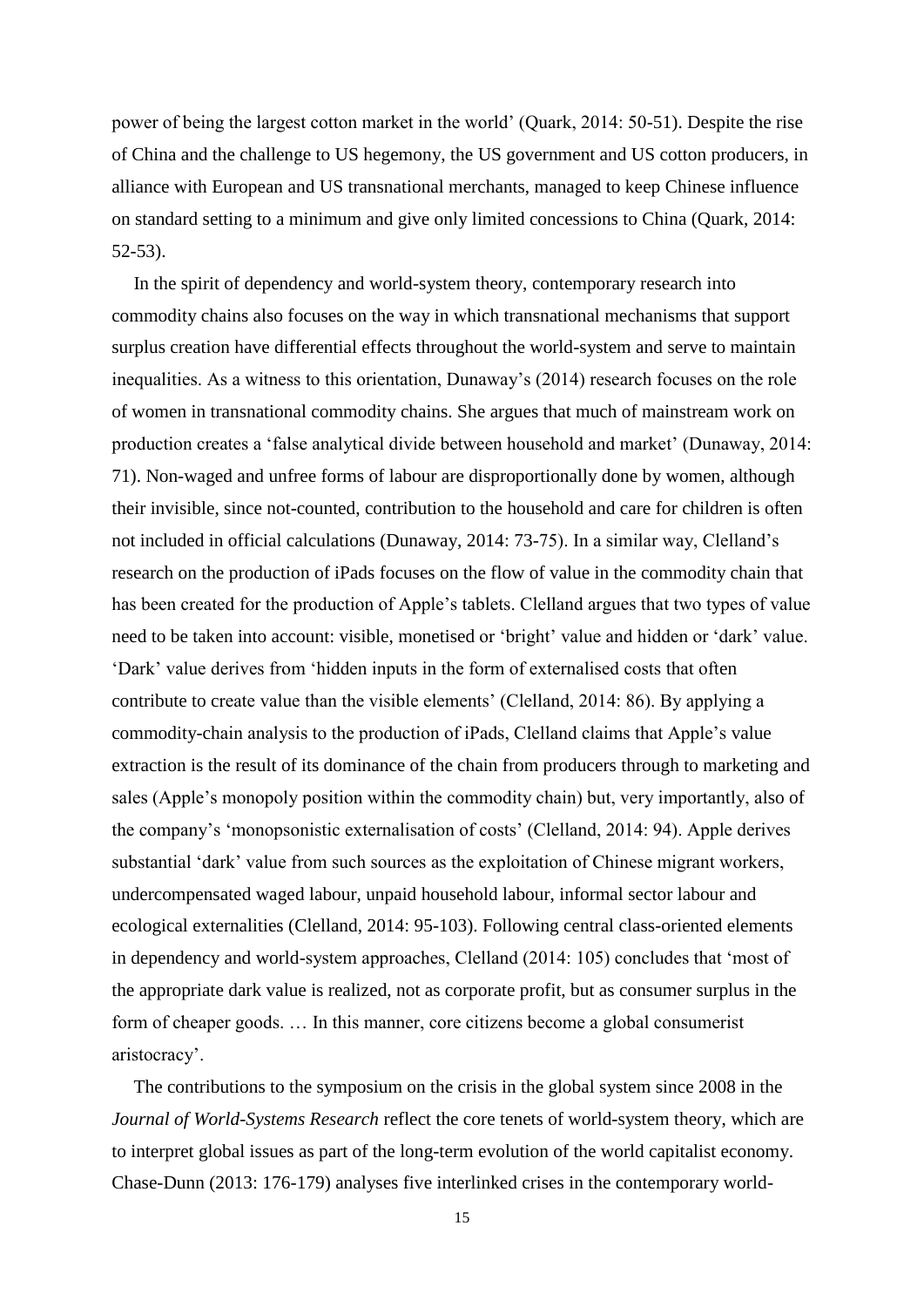system (in global governance, inequality and democracy, the biosphere, the global capitalist system and the global left) as the outcome of the dialectics related to the sequence of hegemonies in the system. He argues that the U.S. hegemony – understood as the political and economic preponderance of a great power – has been on the decline for several decades. In his view, the interconnections among the crises are likely to result in a 'new stage of capitalism' (Chase-Dunn, 2013: 179). According to Sassen (2013), the crisis of capitalism has resulted in the 'expulsion' of people from the economy in large parts of the world. In her view, the deepening of global capitalism – which has replaced earlier waves of expansion into new parts of the world – requires the natural resources of large parts of the developing world, rather than their populations. These populations are increasingly expelled to the urban areas or, as migrants, to other countries, and they end up as underclasses (Sassen, 2013: 199).

Other continuing elements in the world-system approach – resistance and repression – are presented by Reifer (2013) and Robinson (2013) in their analyses of antisystemic movements and the coming into being of a global police state. Resistance, in the form of antisystemic (or anti-capitalist) movements, has gained prominence as a consequence of the Great Recession, but this should not, according to Reifer, be interpreted as a new form, but as a continuation of earlier instances of antisystemic action. In his view, the same persistent 'structural worldsystemic factors' have been responsible for the seemingly different antisystemic forces manifested in the World Social Forum, the Arab Spring and Occupy Wall Street (Reifer, 2013: 187). Repression is, according to Robinson (2013: 193), an evitable outcome of the current crisis of capitalism given 'transitions from social welfare to social control states around the world'. Overaccumulation and rising inequalities within and across societies have resulted in increased polarisation, which may no longer be governable by consensual policy making and hence may require the 'policing' of global capitalism (Robinson, 2013: 196).

# **6. Concluding remarks**

This chapter has described modernisation and dependency theory as the two most important classical approaches to development. The approaches have evolved since the 1950s and 1960s as anchor points in the debate on how to best understand international development processes. The distinction made by modernisation theorists between 'traditional' and 'modern' forms of society, politics and the economy led to analyses of the circumstances and policies that were supposed to lead countries on the path to higher levels of development. Dependency theory's focus on the long-term historical processes that were locking in the progress in the countries of the global South produced analyses of the impact of colonialism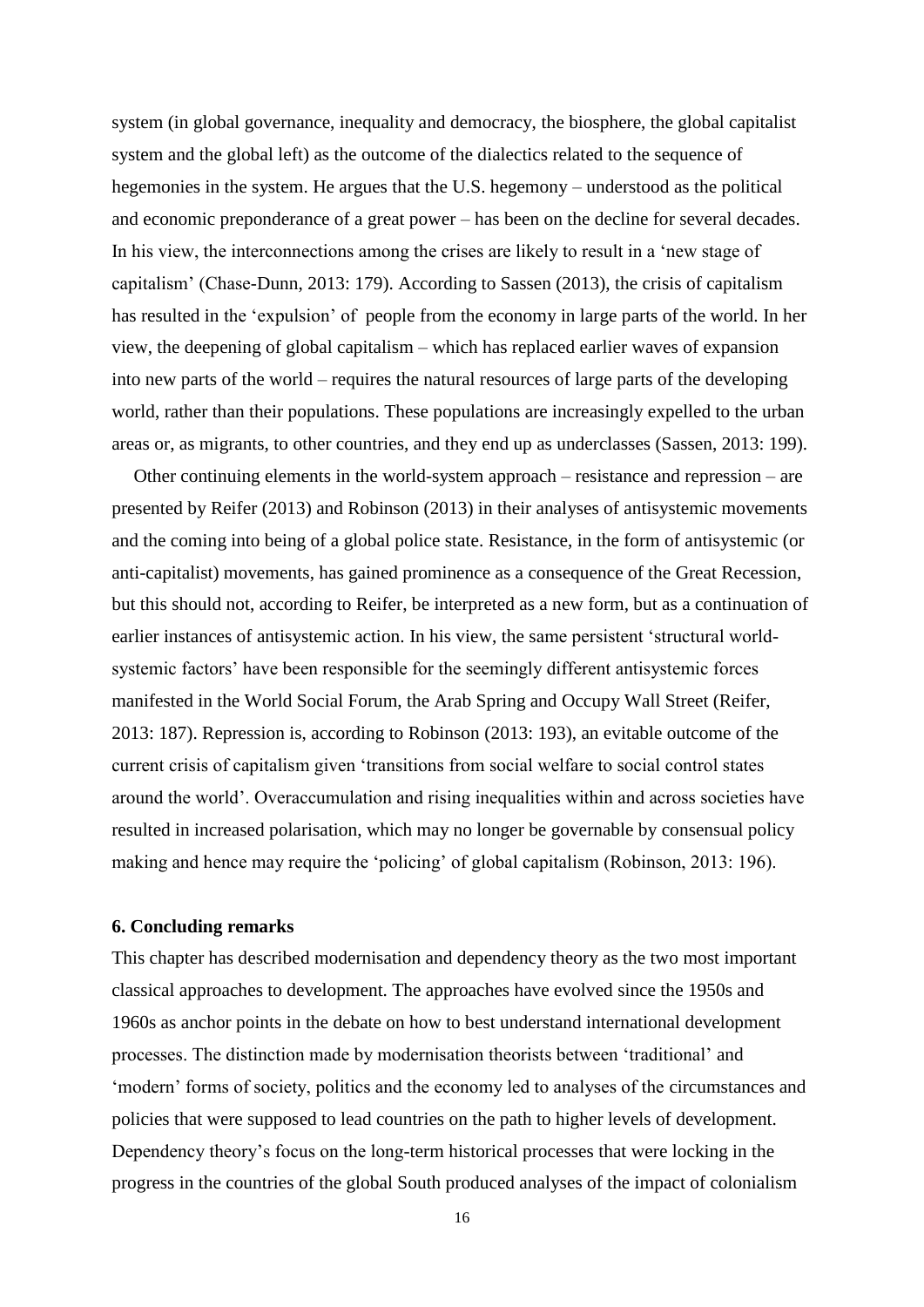and the persistent forms of neo-imperialist exploitation that characterise the contemporary international political economy.

Modernisation and dependency theories both were the subject of profound criticism, directed at their core messages. The modernisation approach was attacked because of its tendency to treat the Western experience as benchmark for developments in other parts of the world. The ethnocentric character of its analyses and recommendations led to a declining interest in modernisation theory among development scholars. In a similar way, dependency theory was criticised because of its perceived deterministic character, which was felt to overemphasise the barriers for developing countries in achieving a meaningful level of development.

The observed weaknesses of modernisation and dependency theories have not resulted in the complete disappearance of the research programmes they formulated four or five decades ago. While its coverage of the literature has necessarily been limited, this chapter has argued that many scholars have remained inspired by the intellectual agenda of the modernisation and dependency approach. In important ways, contemporary analysts of development have distanced themselves from the early tenets of the two approaches, which are seen either as too dogmatic or simplistic. Although it is generally critical of unilinear thinking, current research on such diverse issues as democratisation (Inglehart, 1997; Inglehart and Welzel, 2009), globalisation and modernity (Eisenstadt, 2002), anti-Westernism (Buruma and Margalit, 2004) and long-term socio-economic transformation (North et al., 2009) shows the influence of a generic modernisation paradigm. In a similar way, the criticism of dependency theory's determinism is embraced by contemporary world-system analysts. Yet, adherents of worldsystem analysis who study issues such as technological change (Castells and Laserna, 1989), the nature of international commodity or value chains (Clelland, 2014; Dunaway, 2014; Quark, 2014) or the crisis-ridden character of contemporary society (Chase-Dunn, 2013; Reifer, 2013, Robinson, 2013; Sassen, 2013) continue to be inspired by a materialist worldview that places the persistence and reproduction of inequalities centrally.

### **Bibliography**

Almond, G. A. (1960) 'Introduction: A Functional Approach to Comparative Politics', in G.A. Almond and J.S. Coleman (eds) *The Politics of the Developing Areas* (Princeton: Princeton University Press): 3-64.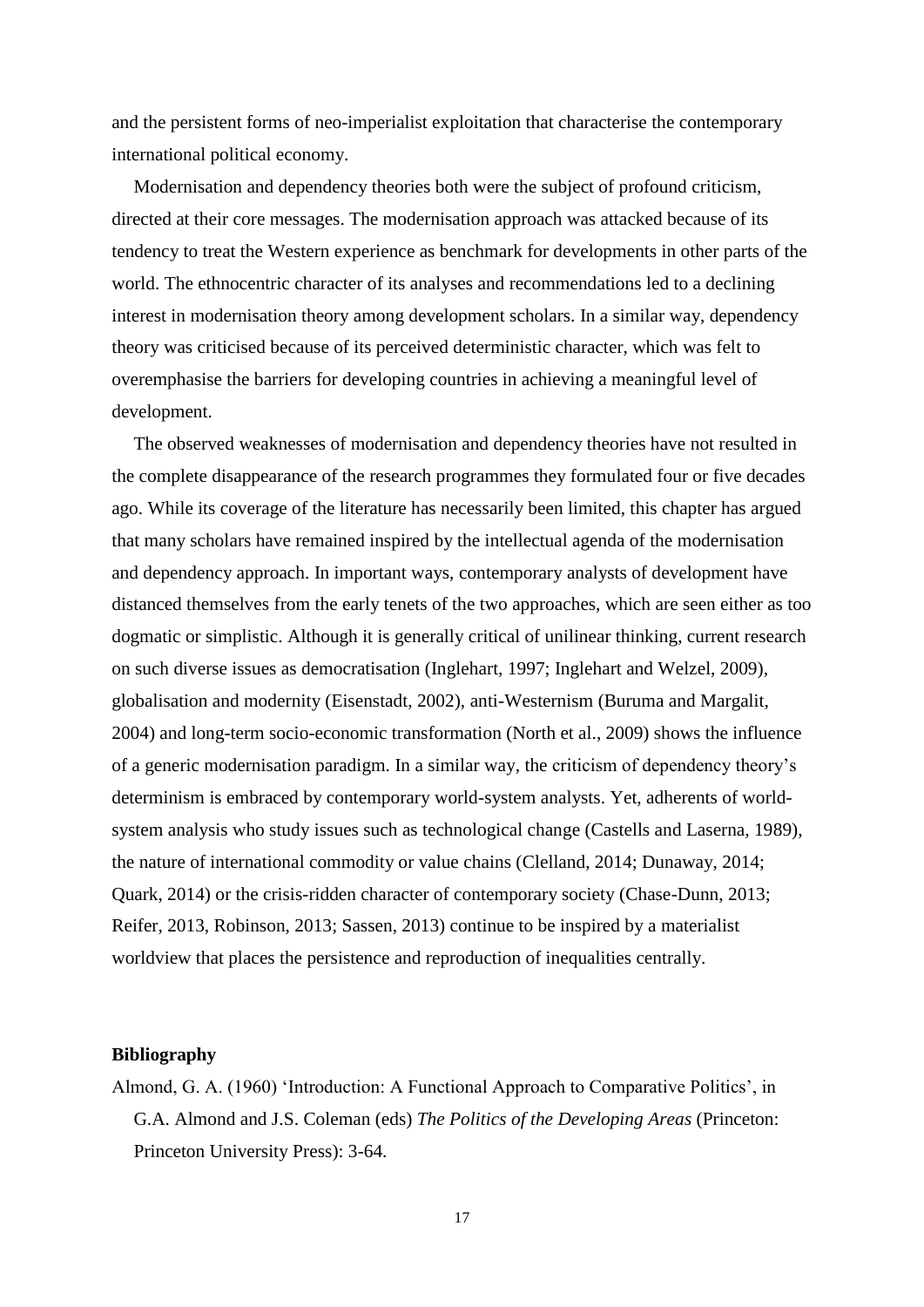- Amin, S. (1974) *Accumulation on a World Scale: A Critique of the Theory of Underdevelopment*, 2 vols. (New York: Monthly Review Press).
- Amin, S. (1987) 'Democracy and National Strategy in the Periphery', *Third World Quarterly* 9(4): 1129-1156.
- Amin, S. (1990) *Delinking: Towards a Polycentric World* (London: Zed Books).
- Almond, G.A. and Coleman, J.S., eds (1960) *The Politics of the Developing Areas* (Princeton: Princeton University Press).
- Blair, J. (2014) 'Editor's Introduction: Commodity Chains in and of the World-System', Special Issue on the Political Economy of Commodity Chains, *Journal of World-Systems Research* 20(1): 1-10.
- Braudel, F. (1992) *Civilisation and Capitalism, 15th-18th Century*, vol. 3: 'The Perspective of the World' (Berkeley: University of California Press).
- Buruma, I. and Margalit, A. (2004) *Occidentalism: A Short History of Anti-Westernism* (London: Atlantic Books).
- Cardoso, F.H. (1972) 'Dependency and Development in Latin America', *New Left Review* I/74: 83-95
- Cardoso, F.H. and Faletto, E. (1979) *Dependency and Development in Latin America* (Berkeley: University of California Press).
- Castells, M. and Laserna, R. (1989) 'The New Dependency: Technological Change and Socioeconomic Restructuring in Latin America', *Sociological Forum* 4(4): 535-560.
- Chase-Dunn, C. (2013) 'Five Linked Crises in the Contemporary World-System', Symposium on The Global System since 2008: Crisis of What?, *Journal of World-Systems Research* 19(2): 175-181.
- Clelland, D. (2014) 'The Core of the Apple: Degrees of Monopoly and Dark Value in Global Commodity Chains', Special Issue on the Political Economy of Commodity Chains, *Journal of World-Systems Research* 20(1): 82-111.
- Dunaway, W. (2014) 'Bringing Commodity Chain Analysis back to its World-Systems Roots: Rediscovering Women's Work and Households', Special Issue on the Political Economy of Commodity Chains, *Journal of World-Systems Research* 20(1): 64-81.
- Eisenstadt, S.N. (2002) 'Multiple Modernities', in S.N. Eisenstadt (ed.) *Multiple Modernities* (New Brunswick: Transaction Publishers): 1-29.
- Frank, A.G. (1969) *Latin America: Underdevelopment or Revolution. Essays on the Development of Underdevelopment and the Immediate Enemy* (New York: Monthly Review Press).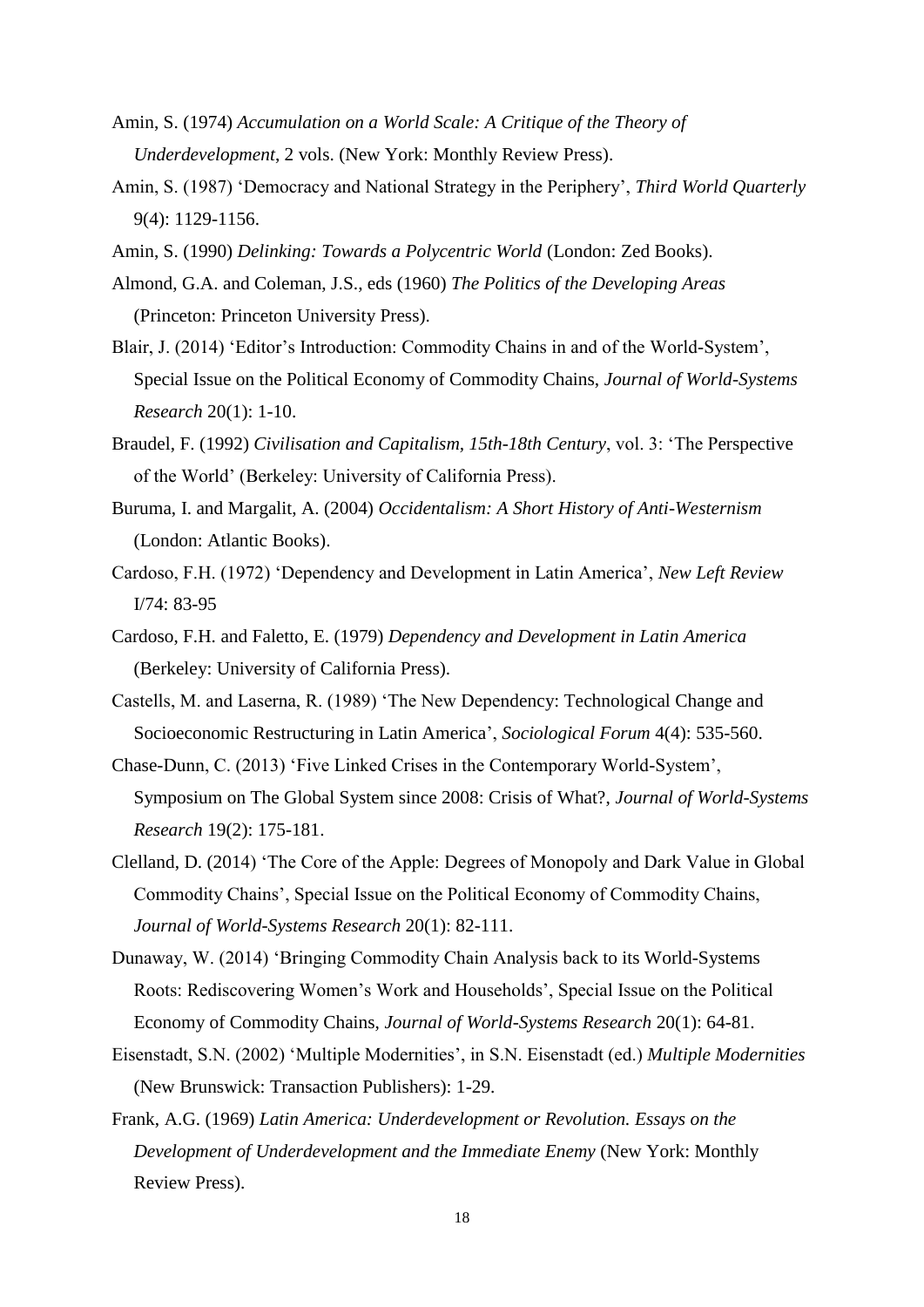- Frank, A.G. (1972) *Lumpenbourgeoisie: Lumpendevelopment. Dependence, Class and Politics in Latin America* (New York: Monthly Review Press).
- Frank, A.G. (1979) *Dependent Accumulation and Underdevelopment* (New York: Monthly Review Press).
- Frank, A.G. (1984) *Critique and Anti-critique: Essays on Dependence and Reformism* (London: Macmillan).
- Gereffi, G. and Korzeniewicz, M., eds (1994) *Commodity Chains and Global Capitalism* (Westport: Praeger).
- Higgott, R.A. (1983) *Political Development Theory* (London: Croom Helm).
- Hopkins, T.K.. and Wallerstein, I. (1986) 'Commodity Chains in the World-Economy Prior to 1800', *Review* 10(1): 157-170.
- Hoselitz, B.F. (1960) *Sociological Aspects of Economic Growth* (Glencoe: The Free Press).
- Huntington, S.P. (1968) *Political Order in Changing Societies* (New Haven: Yale University Press).
- Inglehart, R. (1971) 'The Silent Revolution in Europe: Intergenerational Change in Post-Industrial Societies', *American Political Science Review* 65(4): 991-1017.
- Inglehart, R. (1997) *Modernization and Postmodernization: Cultural, Economic, and Political Change in 43 Societies* (Princeton: Princeton University Press).
- Inglehart, R. and Welzel, C. (2009) 'How Development Leads to Democracy: What We Know about Modernization', *Foreign Affairs* 88(2): 33-48.
- Kay. C. (2011) *Latin American Theories of Development and Underdevelopment* (Abingdon: Routledge).
- Nederveen Pieterse, J. (2010) *Development Theory: Deconstructions/Reconstructions*, 2nd ed. (London: Sage).
- North, D.C., Wallis, J.J. and Weingast, B.R. (2009) *Violence and Social Orders: A Conceptual Framework for Interpreting Recorded Human History* (Cambridge: Cambridge University Press).
- Parsons, T. (1951) *The Social System* (New York: The Free Press).
- Parsons, T. (1960) *Structure and Process in Modern Societies* (Glencoe: The Free Press).
- Parsons, T. (1964) 'Evolutionary Universals in Society', *American Sociological Review* 29(3): 339-357.
- Quark, A. (2014) 'Private Governance, Hegemonic Struggles, and Institutional Outcomes in the Transnational Cotton Commodity Chain', Special Issue on the Political Economy of Commodity Chains, *Journal of World-Systems Research* 20(1): 38-63.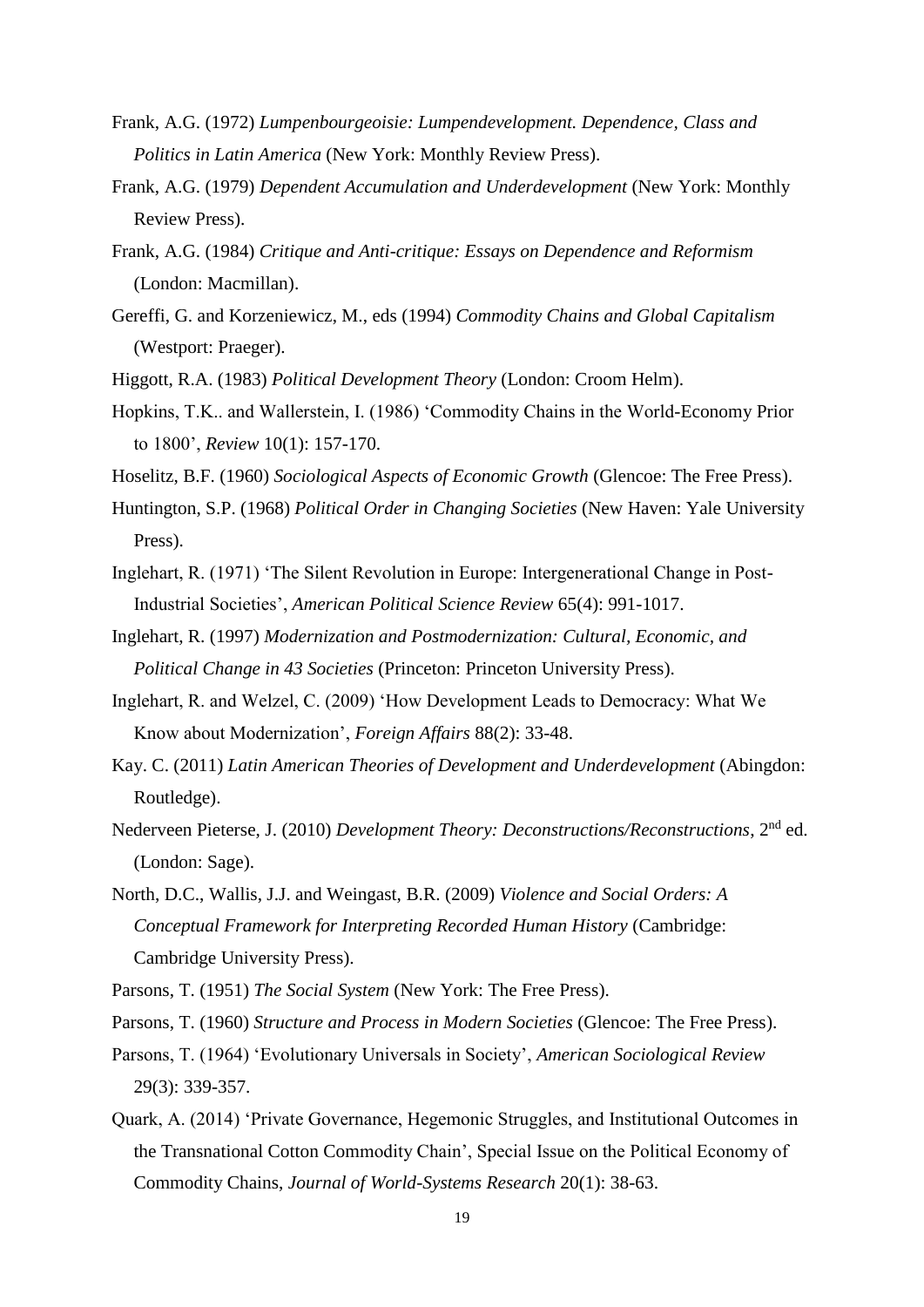- Reifer, T. (2013) 'Occupy Wall Street, the Global Crisis, and Antisystemic Movements: Origins and Prospects', Symposium on The Global System since 2008: Crisis of What?, *Journal of World-Systems Research* 19(2): 186-192.
- Robinson, W.I. (2013) 'Policing the Global Crisis', Symposium on The Global System since 2008: Crisis of What?, *Journal of World-Systems Research* 19(2): 193-197.
- Ross, E.B. (1998) 'Cold Warriors without Weapons', *Identities: Global Studies in Culture and Power* 4(3-4): 475-506.
- Rostow, W.W. (1960) *The Stages of Economic Growth: A Non-communist Manifesto* (Cambridge: Cambridge University Press).
- Sassen, S. (2013) 'Expelled: Humans in Capitalism's Deepening Crisis', Symposium on The Global System since 2008: Crisis of What?, *Journal of World-Systems Research* 19(2): 198-201.
- Wallerstein, I. (1974) *The Modern World-System: Capitalist Agriculture and the Origins of the European World-Economy in the Sixteenth Century* (New York: Academic Press).
- Wallerstein, I. (1979) *The Capitalist World-Economy* (Cambridge: Cambridge University Press).
- Wallerstein, I. (1984) *The Politics of the World-Economy: The States, the Movements, and the Civilizations* (Cambridge: Cambridge University Press).
- Wallerstein, I. (2000) 'Globalization or the Age of Transition? A Long-Term View of the Trajectory of the World System', *International Sociology* 15(2): 251-267.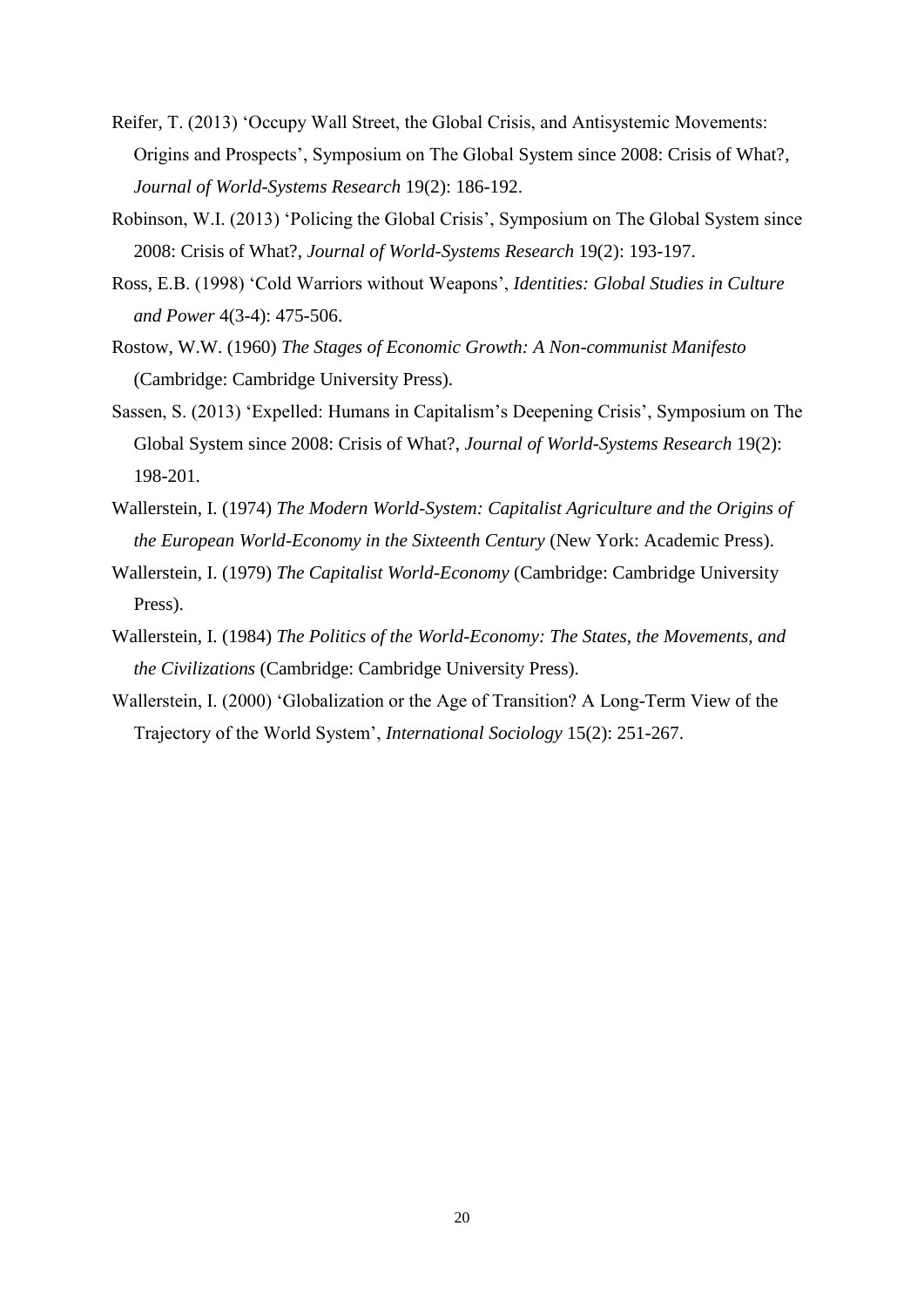# **On the contributor**

Wil Hout is Professor of Governance and International Political Economy at the International Institute of Social Studies of Erasmus University Rotterdam. A political scientist by training (PhD Leiden, 1992), he has specialised in the analysis of governance reform and development assistance policies. Articles have appeared in such journals as the *European Journal of International Relations*, *Development and Change*, the *Journal of Development Studies*, *Development Policy Review* and *Third World Quarterly*. His most recent book is *Political Economy and the Aid Industry in Asia*, co-authored with Jane Hutchison, Caroline Hughes and Richard Robison (Palgrave Macmillan, 2014).